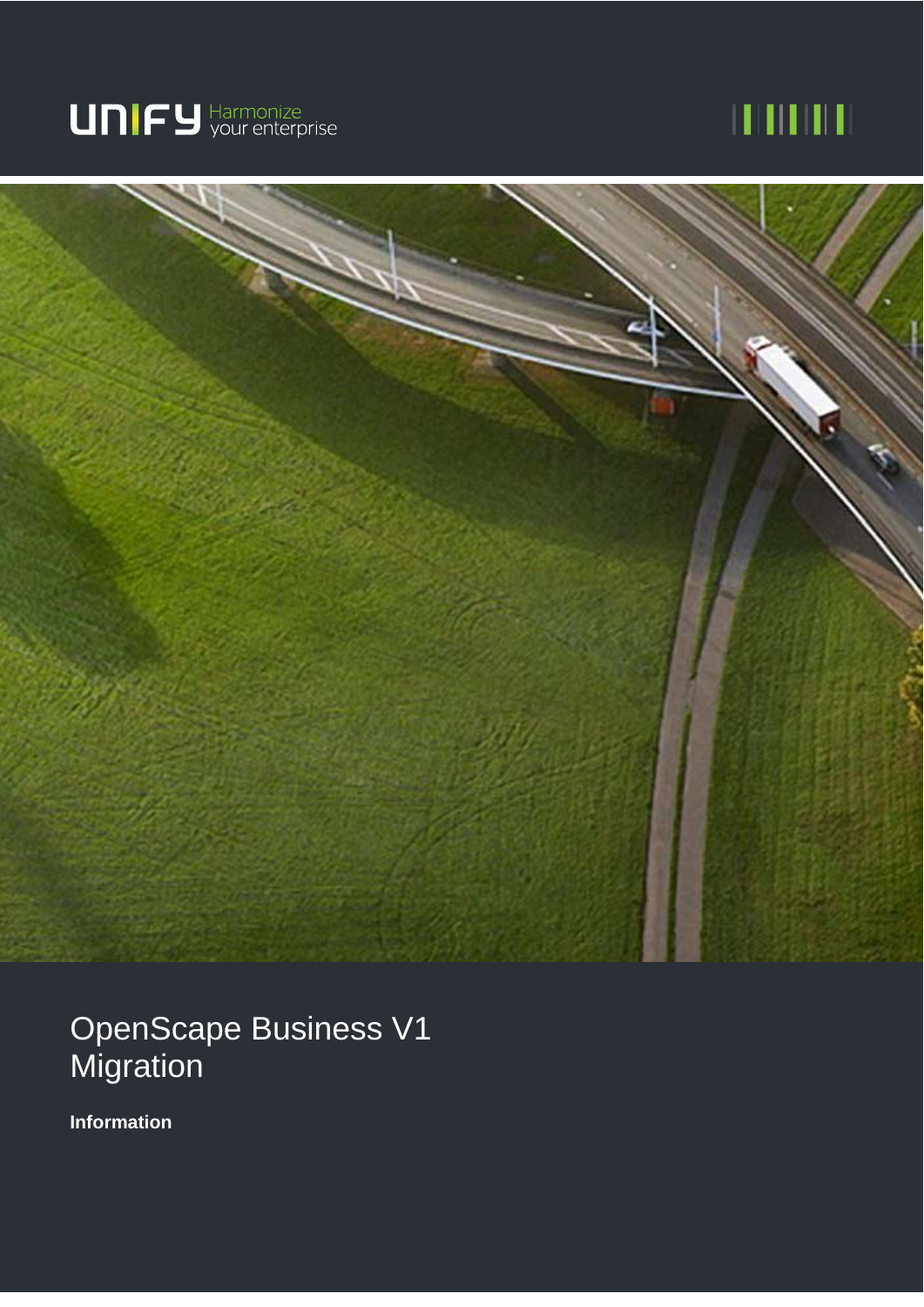Our Quality and Environmental Management Systems are implemented according to the requirements of the ISO9001 and ISO14001 standards and are certified by an external certification company.

**Copyright © Unify GmbH & Co. KG 07/2013 Hofmannstr. 51, 81379 Munich/Germany** 

**All rights reserved.** 

**Reference No.: n.a.** 

**The information provided in this document contains merely general descriptions or characteristics of performance which in case of actual use do not always apply as described or which may change as a result of further development of the products. An obligation to provide the respective characteristics shall only exist if expressly agreed in the terms of contract.** 

**Availability and technical specifications are subject to change without notice. Unify, OpenScape, OpenStage and HiPath are registered trademarks of Unify GmbH & Co. KG. All other company, brand, product and service names are trademarks or registered trademarks of their respective holders.** 



**unify.com**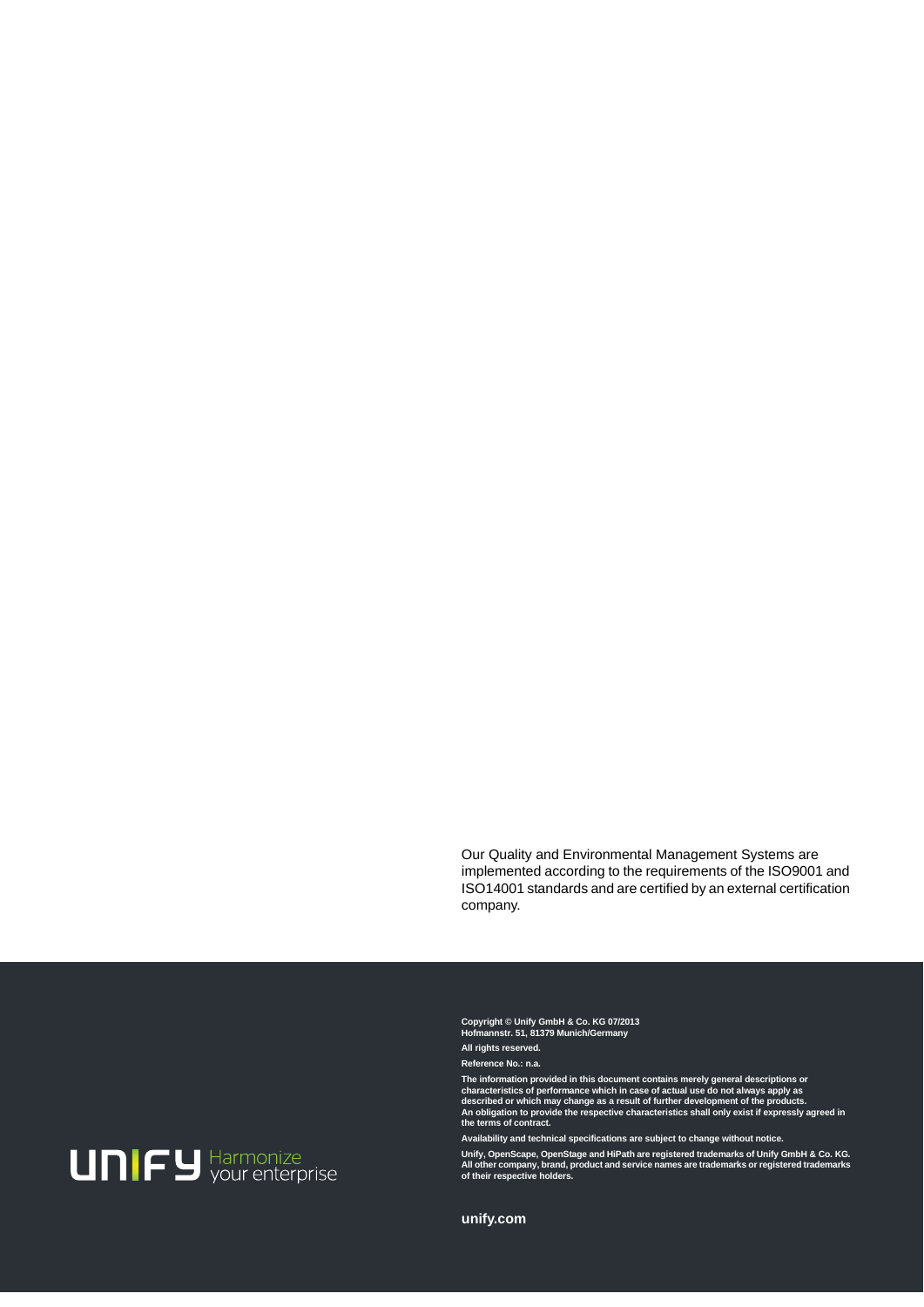## **Contents**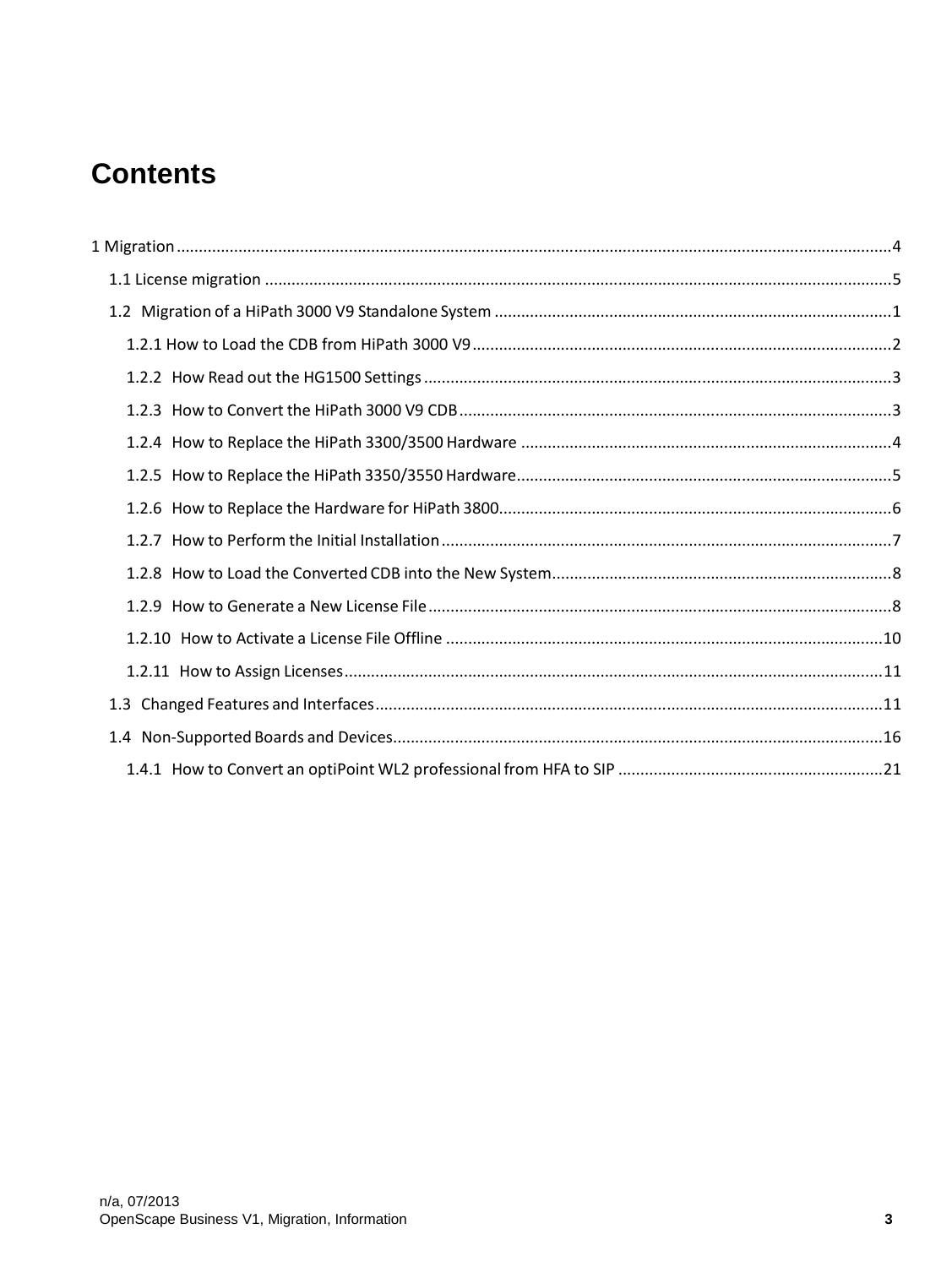## **1 Migration**

This section describes the technical migration of HiPath 3000 V9 standalone systems and HiPath 3000 V9 internetworks to OpenScape Business V1.

The following communication systems and internetworks can be migrated:

- HiPath 3000 V9 standalone system
- HiPath 3000 V9 standalone system with OpenScape Office HX
- HiPath 3000 V9 Internetwork
- HiPath 3000 V9 internetwork with HiPath 5000 RSM
- HiPath 3000 V9 internetwork with OpenScape Office LX

It is also possible to migrate from HiPath 3000 V7 and HiPath 3000 V8 to OpenScape Business V1. In such cases, an upgrade to HiPath 3000 V9 must be performed before migrating to OpenScape Business V1.

If an OpenScape Office HX is additionally connected to the HiPath 3000 V9 communication system, this can be upgraded to an external UC Booster Server or to a UC Booster Card integrated in the OpenScape Business V1 communication system. The choice depends on how many UC users are required.

The upgrading of a HiPath 3000 V9 communication system occurs by replacing the mainboard, converting the CDB and subsequently migrating the license.

**INFO:** All of the steps listed below to install the new hardware are described in detail in the Hardware Installation chapter of the Service Documentation.

The following points must be observed prior to migration:

#### **• Hardware compatibility check**

Please verify whether the existing hardware can still be used. Discontinued components or devices which are no longer supported must be removed and replaced by their respective successors if required. A list can be found here Non-Supported Boards and Devices

#### **• Power supply**

When migrating a HiPath 33xx/35xx to OpenScape Business X3/X5, the original power supply unit (PSU) which may still be in use must be replaced by a newer UPSC-D/-DR power supply.

Since an OpenScape Business mainboard requires more power than a HiPath 3000 mainboard, the power requirements for HiPath 3000 systems without an HG1500 must be determined before migrating (see the Appendix "Power Requirements of a Communication System" in the Service Documentation), and the OpenScape Business Powerbox should be deployed if required.

#### **• Function compatibility check**

Please inform yourself about which features are longer supported or have changed as compared to HiPath 3000 V9. A list can be found here: Changed Features and Interfaces.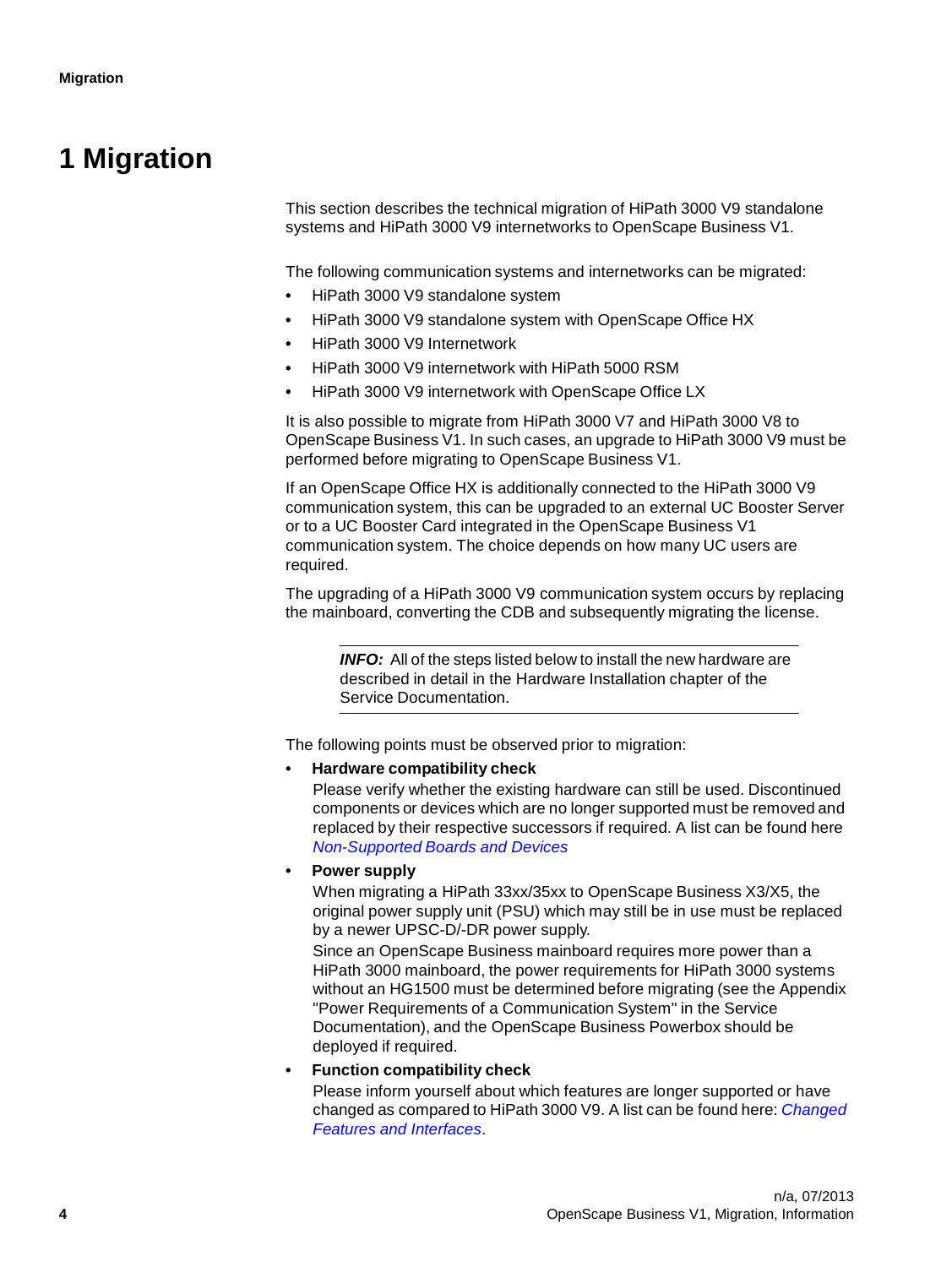#### **• License migration**

Please note the information on the license migration so that all existing features can be correctly identified and applied to the new system (see License migration).

#### **• Protective Grounding**

Protective grounding via an additional ground wire is mandatory for all OpenScape Business communication systems!

#### **• EVM module**

The EVM module is no longer needed. The functionality is integrated on the new mainboard in the form of UC Smart (voicemails, announcements, AutoAttendant). The voice messages and announcements of the EVM module cannot be migrated.

#### **• HG1500**

The HG1500 board is no longer required. The functionality is integrated on the new mainboard.

#### **– DSP channels**

Please determine the number of DSP channels required. DSP channels are required to implement network transitions from TDM telephony to VoIP. With HiPath 3000, the DSP channels were provided by the HG1500 and its PDM modules. OpenScape Business has eight integrated DSP channels on the mainboard. For additional DSP channels, the DSP module OCCB1 (up to 40 channels) or OCCB40 (up to 100 channels) can be used.

For more detailed information on DSP and T.38 resources, refer to chapter Administrator Documentation, Configuration Limits and Capacities.

#### **– S0 ports**

All  $S_0$  ports configured on mounted HG 1500 boards are automatically registered again on slot 0 of the communication system after the CDB conversion.

#### **• Dial plan in the internetwork**

In a pure voice network, open and closed numbering are possible. When using the UC Suite, closed numbering is required in the internetwork (network-wide UC functionality). When using UC Smart, open and closed numbering are possible (node-wide UC functionality).

### **1.1 License migration**

The license migration is required to upgrade from HiPath 3000 V9 to OpenScape Business V1. Any OpenScape Office LX/HX V3 systems connected to HiPath 3000 can also be migrated.

#### **Prerequisites for License Migration**

The following preconditions must be satisfied for a successful license migration: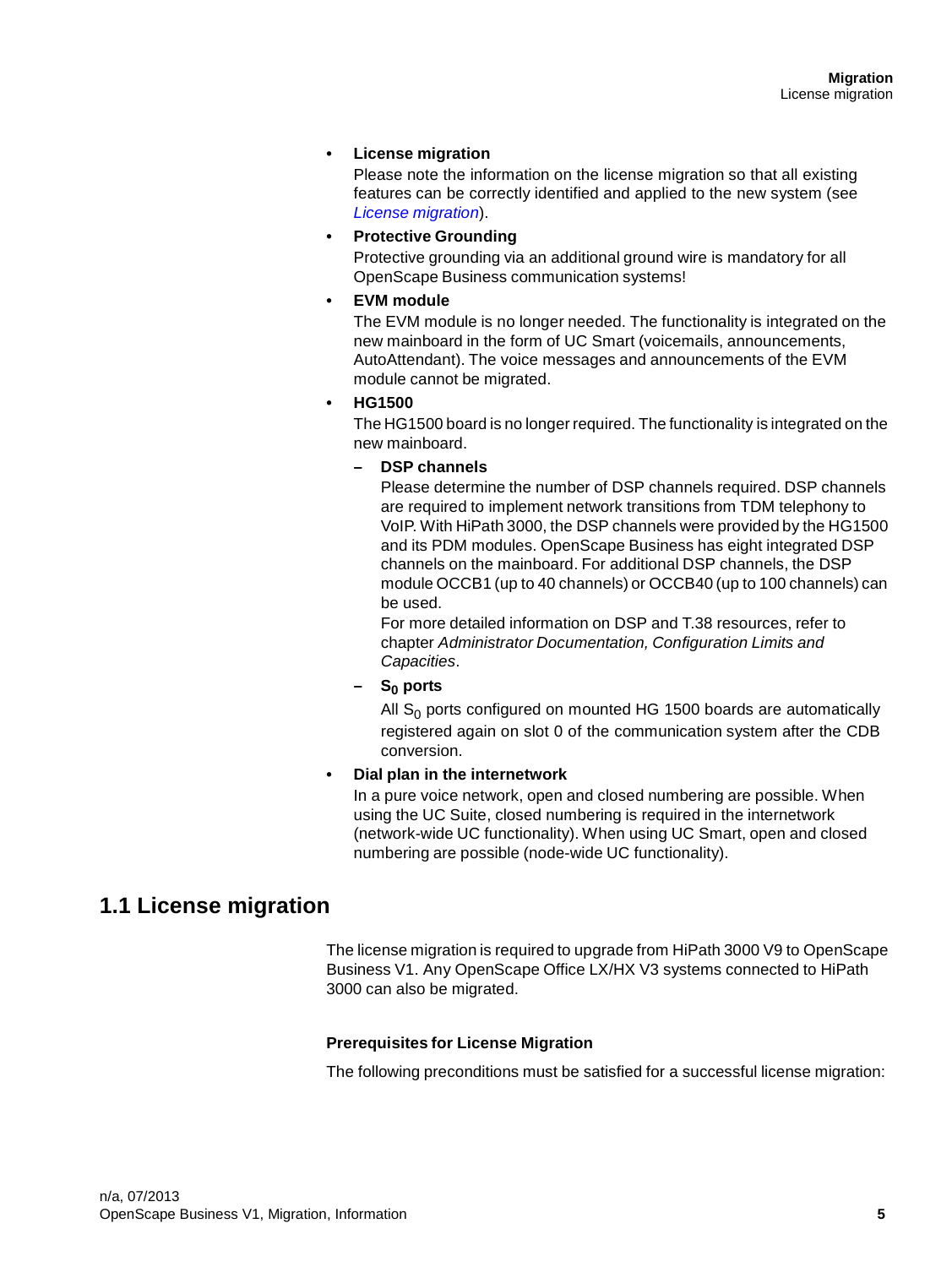**•** An upgrade license to upgrade from HiPath 3000 to OpenScape Business V1 was ordered.

In order to migrate from HiPath 3000 V7 or HiPath 3000 V8 to OpenScape Business V1, it is necessary to first upgrade to a running HiPath 3000 V9 system with all terminal devices connected to ensure that all TDM stations are transferred correctly.

**•** The LAC for the upgrade license, which is required to retrieve the new license from the license server, is available.

#### **Upgrade License**

Using the upgrade license, the following licenses can be transferred from the existing HiPath 3000 license file to OpenScape Business:

- IP stations (ComScendo)
- $\bullet$   $\rm S_{2M}/T1$  channels
- Mobility Entry (for the DISA-based mobility function)
- Xpressions Compact Announcements, Conferencing, Mobility
- OpenScape Office V3 HX licenses (myPortal for Desktop, myPortal for Outlook, myAttendant, myAgent, etc.)

#### **License Migration for TDM Stations**

In OpenScape Business, subscriber licenses of type "TDM User' are required for all TDM stations (UP0, a/b, S0, DECT). No new licenses need to be purchased for the already existing TDM stations, but the formerly unlicensed TDM stations must be correctly identified and recorded in a new license file.

During CDB conversion, the number of active TDM stations in the HiPath 3000 system is determined automatically for this very purpose. This data is stored at the CLS in a newly generated license file.

The number of TDM user licenses is determined as follows:

- 1x TDM User license per active UP0 port Phone ready, call number available
- 1x TDM User license per registered DECT phone Call number available
- 1x TDM User license per configured a/b port (call number) for inserted boards
- 1x TDM User license per configured S0 port (call number) for active boards

CDB conversion can be performed only once. The steps for the technical migration must hence be followed precisely. It is not possible to subsequently alter the data determined.

License activation is performed offline at the CLS via a license file. The license activation procedure is described here: Administrator Documentation, Licensing.

#### **Products and Features without License Migration**

No license migration is performed for the following products and features:

- OpenStage Gate View on Plug PC: without license check.
- HG1500 B channels: board dropped.
- OptiClient Attendant V8: does not run on OpenScape Business. A new OpenScape Business Attendant must be purchased.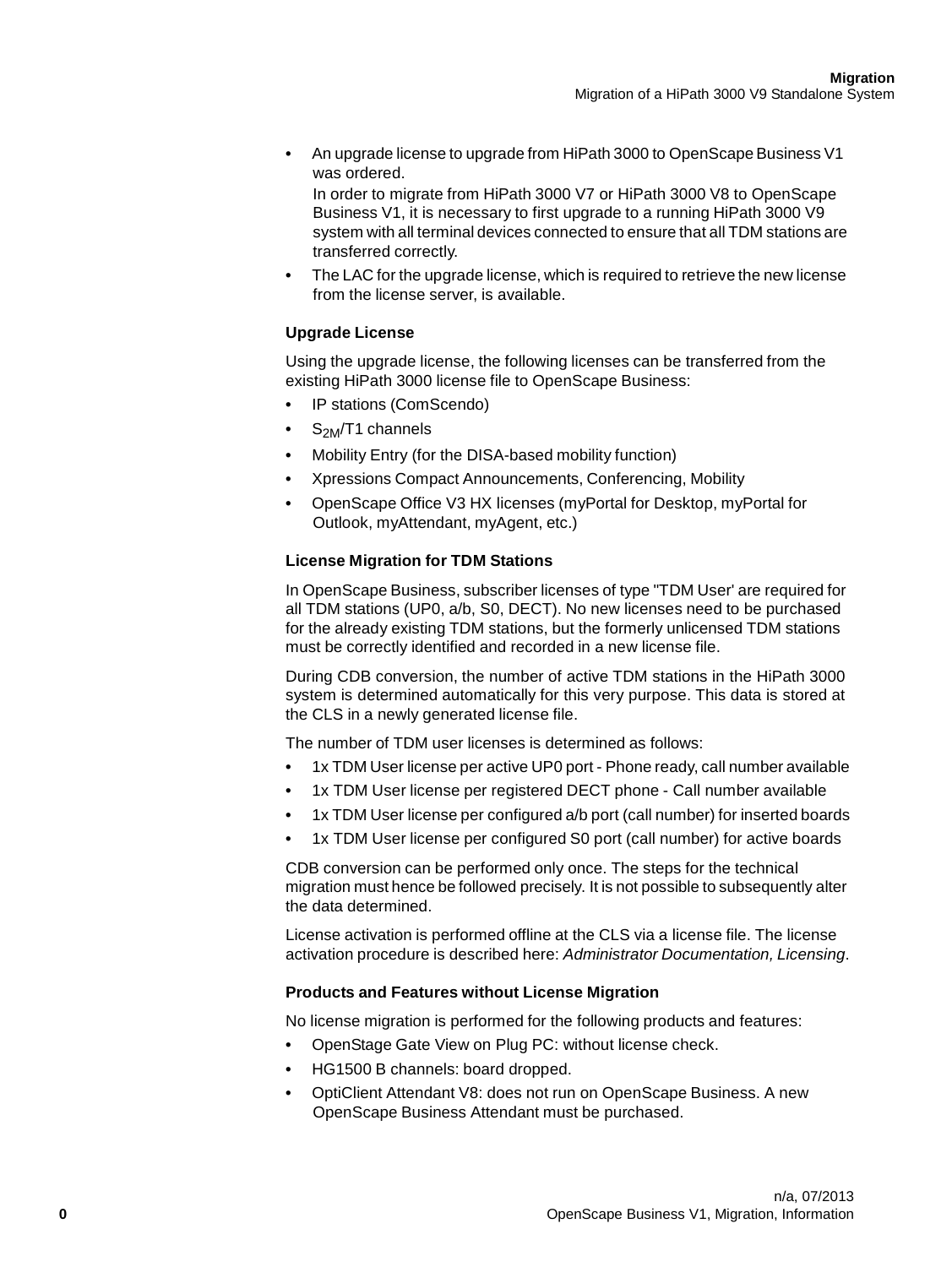- OptiClient BLF V1/V2: does not run on OpenScape Business. A new OpenScape Business BLF must be purchased.
- HiPath TAPI 120/170 V2: does not run on OpenScape Business. A new OpenScape Business TAPI 120/170 must be purchased.
- VoiceMail: licenses must be purchased to use voicemail in OpenScape Business.
- Communication Clients: licenses must be purchased to use myPortal Web and myPortal for OpenStage in OpenScape Business.
- ITSP trunk access: licenses must be purchased to use ITSP channels for Internet telephony in OpenScape Business.
- For networking and the connection of external systems via tie lines, one network license per node must be purchased in OpenScape Business.
- HiPath 3000 BS4: licenses for base stations are no longer required.
- As in the past, no licenses are required for S0, Analog and CAS trunks.

#### **Additional Notes**

Please note the following additional information:

- In OpenScape Business systems, all user-oriented licenses are permanently assigned to call numbers via the Administration (WBM) and are thus bound to these numbers. This requires the appropriate licenses.
- The Deskshare User (IP Mobility) feature requires a license in OpenScape Business as opposed to HiPath 3000. Additional licenses of the type "Deskshare User" must be purchased.

#### **Licensing Procedure for Migration of an Internetwork**

An existing HiPath 3000/5000 internetwork with a shared network license file is split into standalone systems with individual license files at the CLS. After this, each node is upgraded and licensed as a standalone system. If necessary, the OpenScape Business systems can then be recombined into an internetwork with a single network license file at the CLS.

## **1.2 Migration of a HiPath 3000 V9 Standalone System**

In order to upgrade a HiPath 3000 V9 standalone system to an OpenScape Business communication system, the following migration steps must be completed as described below.

Perform the following migration steps in sequence:

1. **Download the HiPath 3000 V9 CDB from the system** Download the current HiPath 3000 V9 CDB from the HiPath 3000 V9 system using latest version of Manager E.

#### 2. **Record the HG1500 settings (optional)**

If one or more HG1500 boards are plugged in, you must note the HG1500 settings that were changed with respect to the default settings using the HG1500 WBM:

**•** IP Routing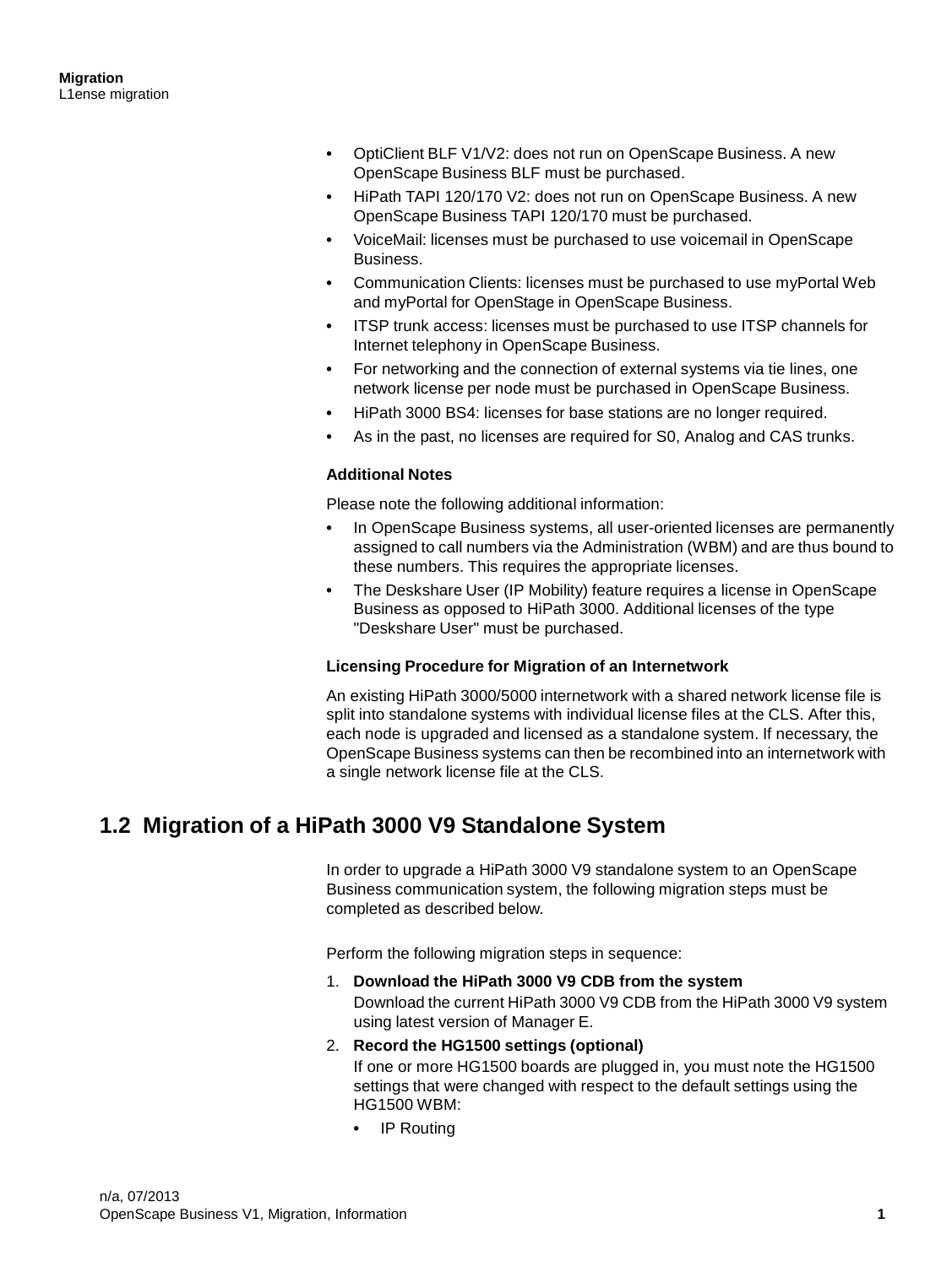#### **Migration**

Migration of a HiPath 3000 V9 Standalone System

- PSTN Routing
- IP Firewall
- MAC Firewall
- Application Firewall
- IP Accounting
- IP Mapping
- SNMP

#### 3. **Convert the HiPath 3000 V9 CDB**

Convert the current HiPath 3000 V9 CDB to the OpenScape Business CDB using latest version of Manager E.

#### 4. **Swap out the hardware**

Replace the old HiPath 3000 mainboard with the new OpenScape Business mainboard. Remove all HG1500 boards and all boards and subboards that are no longer supported. All OpenScape Business communication systems must be grounded with an additional ground wire.

#### 5. **Perform the initial installation**

Configure the communication system. Note that the HG1500 settings you recorded earlier should also be taken into account here.

## 6. **Load the converted CDB**

Load the converted CDB into the OpenScape Business system, using the latest version of Manager E.

#### 7. **Generate new license file at the CLS**

Generate a new license file at the CLS with the LAC of the upgrade license, the configuration file (XML file) and the locking ID of OpenScape Business.

8. **Activate and assign licenses** License the OpenScape Business communication system within 30 days with the help of the license file.

## **1.2.1 How to Load the CDB from HiPath 3000 V9**

#### **Prerequisites**

- HiPath 3000 communication system (HiPath 3300, HiPath 3350, HiPath 3500, HiPath 3550 and HiPath 3800), Version 9, is available.
- The latest version of Manager E is installed on the admin PC.
- The admin PC is connected to the HiPath 3000 communication system.

- **1)** Log into Manager E at the admin PC.
- **2)** Click on **File > Transmit** in the menu bar.
- **3)** Click on the **Communications** tab.
- **4)** Select the appropriate option in the **Access** area, depending on the type of connection from the admin PC to the communication system.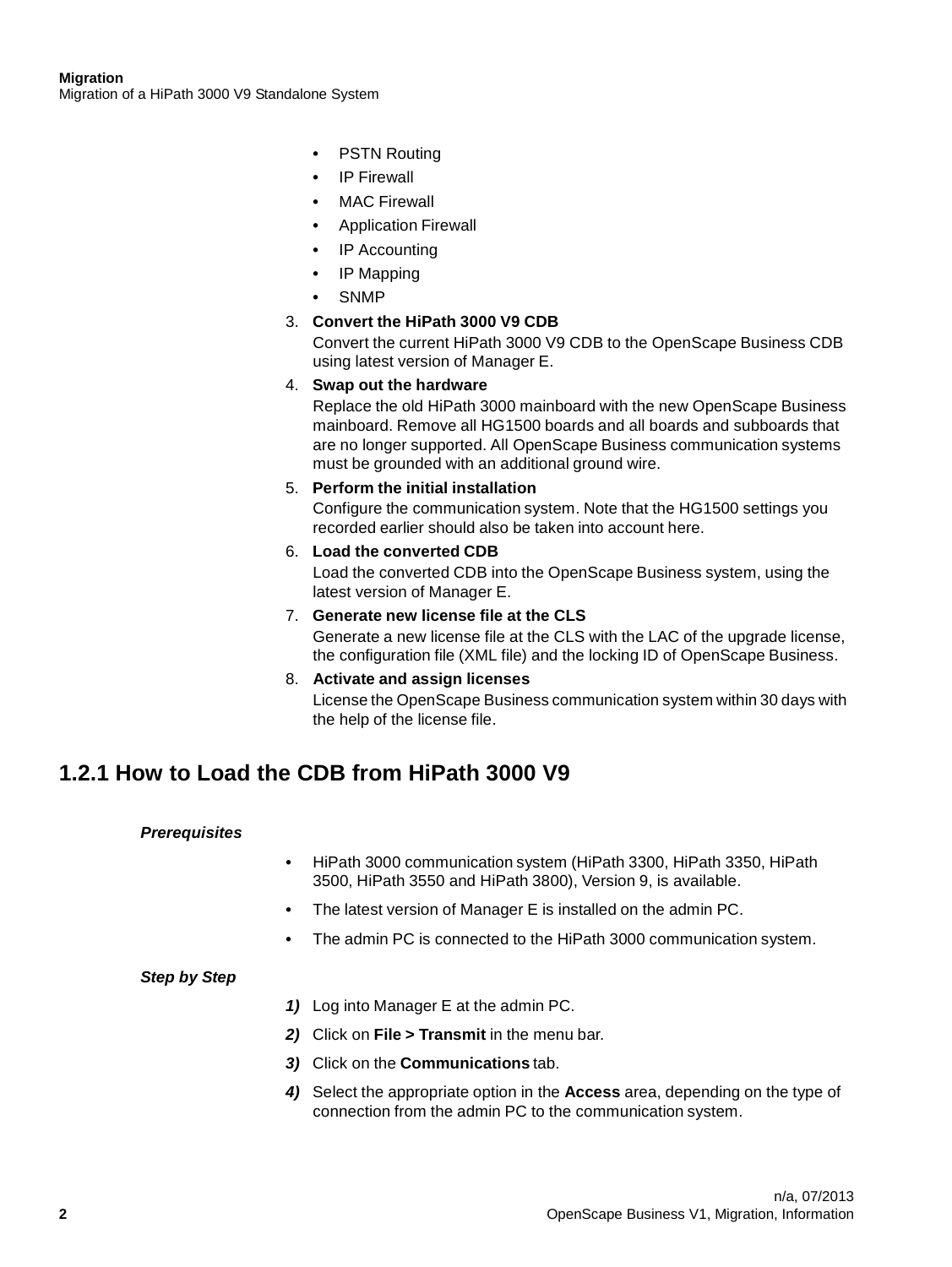- **5)** Enable the radio button **Read/write CDB** and click on **System -> PC**.
- **6)** Click **OK**. The CDB is transferred from HiPath 3000 V9 to Manager E.
- **7)** After the successful transfer, click **OK** and then on **Close**.
- **8)** Click in the menu bar on **File > Save customer database as** and save the CDB on the admin PC in a folder of your choice.

#### **Next steps**

How Read out the HG1500 Settings

### **1.2.2 How Read out the HG1500 Settings**

#### **Prerequisites**

- One or more HG1500 boards are inserted.
- You are logged on to Manager E.

#### **Step by Step**

- **1)** In Manager E, click in the System view on the HG1500 entry. The WBM of the HG1500 opens.
- **2)** Make a note of the settings that have been changed from their default settings. The HG1500 settings are not transferred during the conversion of the CDB and must be entered again in the WBM at the initial startup of OpenScape Business.

#### **Next steps**

How to Convert the HiPath 3000 V9 CDB

### **1.2.3 How to Convert the HiPath 3000 V9 CDB**

#### **Prerequisites**

- HiPath 3000 communication system (HiPath 3300, HiPath 3350, HiPath 3500, HiPath 3550 and HiPath 3800), Version 9, is available.
- The admin PC is connected to the HiPath 3000 communication system.

- **1)** Click on **File > Convert customer database** in the menu bar.
- **2)** Select the CDB previously stored on the admin PC and click **OK**.
- **3)** Enter your **Name** and your **Contract number** as your customer data and click **Next**.
- **4)** Select **OpenScape Business V1** as the **Version** and click **Next**.
- **5)** Click **OK** to confirm the unsupported boards advisory messages.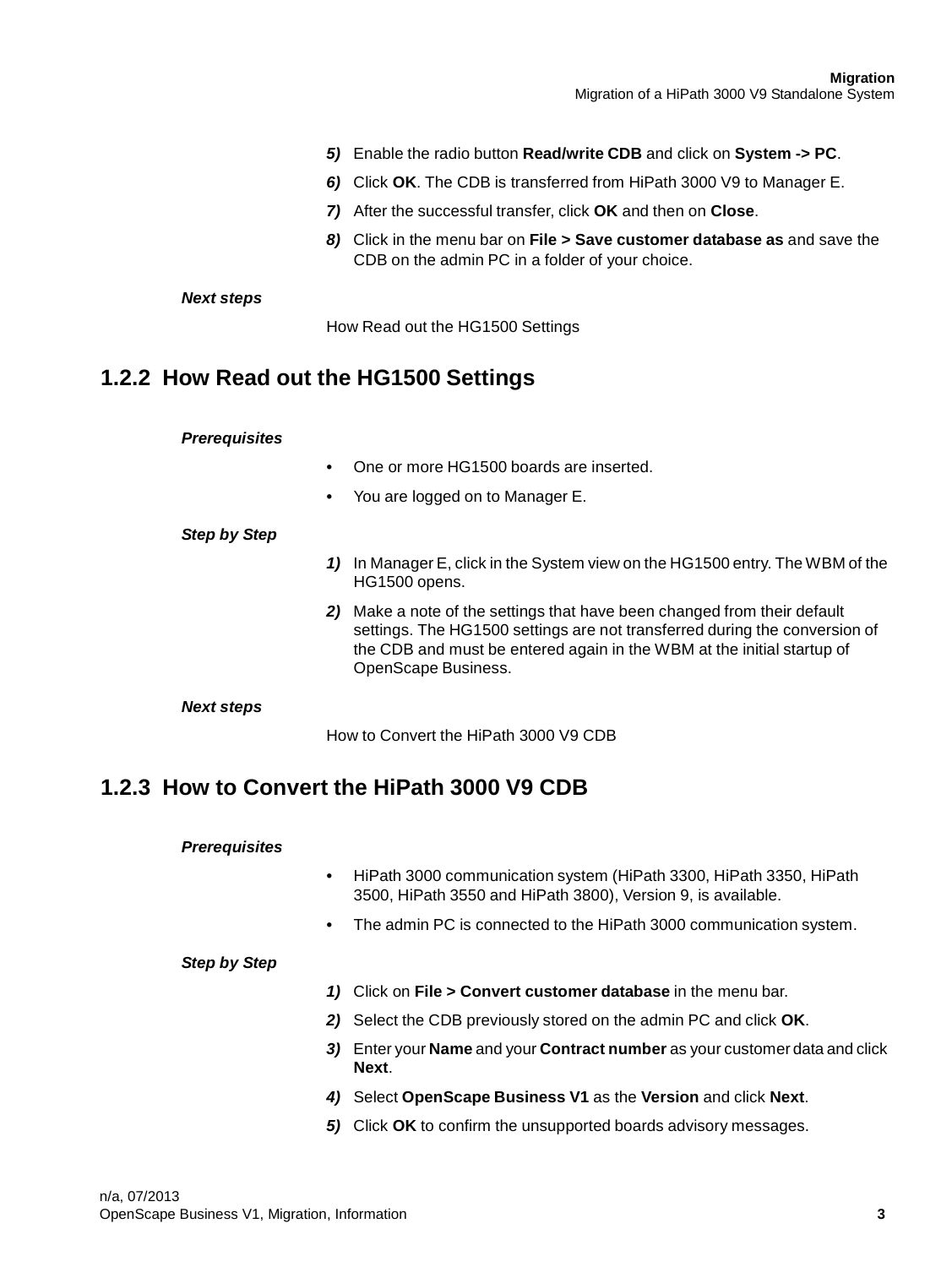- **6)** Click **Next** to confirm the window which informs you about which boards are plugged.
- **7)** Click in the menu bar on **File > Save customer database as** and save the CDB under a different name on the admin PC in a folder of your choice.
- **8)** Close Manager E.

#### **Next steps**

How to Replace the Hardware for HiPath 3300/3500 or

How to Replace the Hardware for HiPath 3350/3550 or

How to Replace the Hardware for HiPath 3800

## **1.2.4 How to Replace the HiPath 3300/3500 Hardware**

#### **Prerequisites**

- A HiPath 3000 communication system (HiPath 3300 or HiPath 3350, rackmount), Version 9, is up and running.
- OpenScape Business Mainboard OCCMR.



#### **WARNING**

#### **Risk of electric shock through contact with live wires**

Make sure that a separate protective ground wire with the required minimum cross section is available for the communication system (see Service Documentation, Hardware Installation).

- **1)** Switch off the HiPath 3000 system and disconnect the system's power plug.
- **2)** Unplug all connectors (such as analog stations, ISDN lines, etc.) from the mainboard.
- **3)** Remove the HiPath 3000 mainboard and any existing HG1500 boards and place them outside the housing. The freed HG1500 slots can be used for additional boards.
- **4)** If necessary, remove any boards that are no longer supported from the housing. The freed slots can be used for additional boards.
- **5)** Remove all subboards inserted into the HiPath 3000 mainboard and plug them (if still needed and supported) into the OpenScape Business mainboard.
- **6)** Remove the protective film from the battery on the new OpenScape Business mainboard.
- **7)** Insert the OpenScape Business mainboard into the same slot in which the HiPath 3000 mainboard was previously located.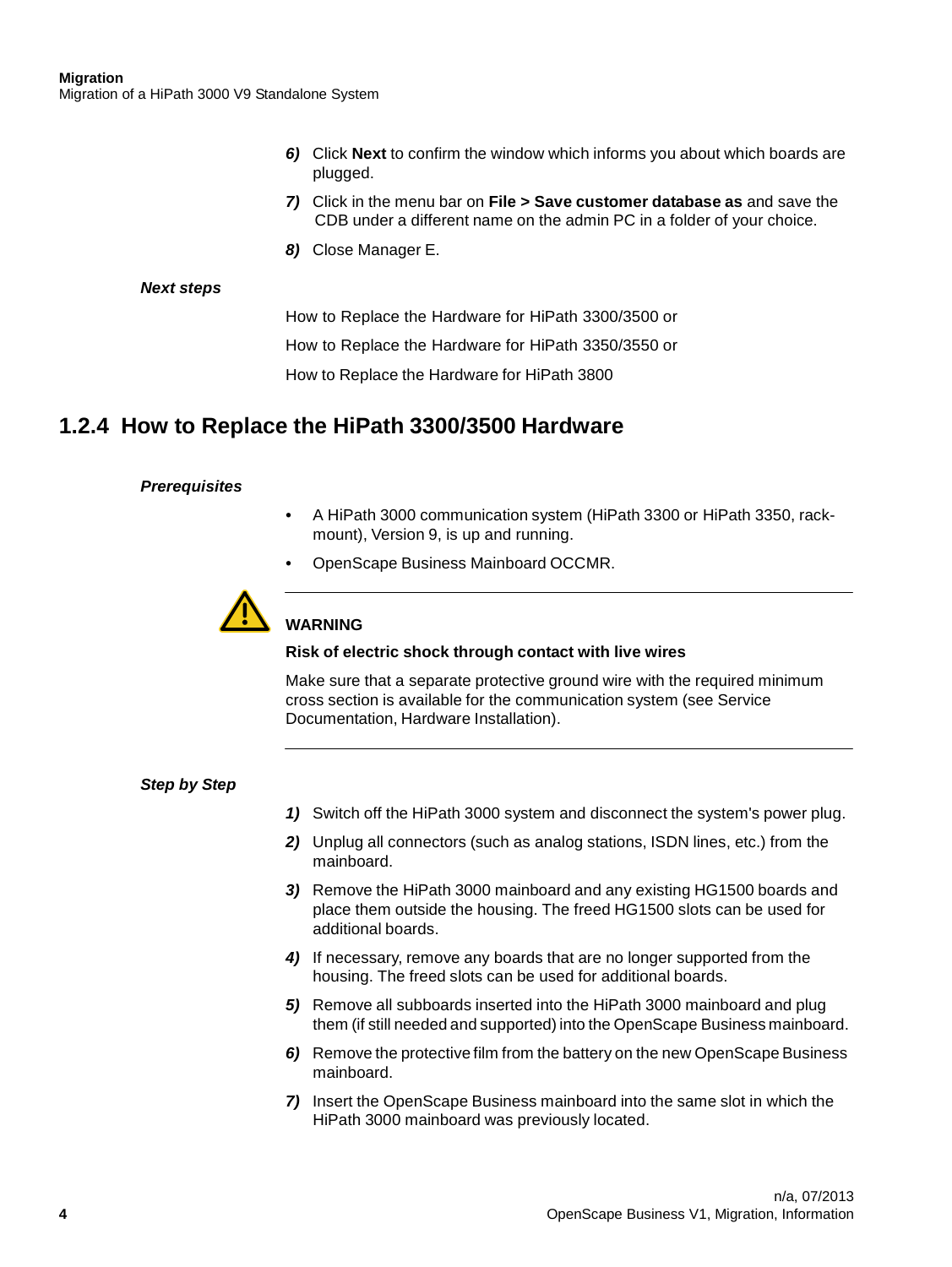**8)** Reconnect all connectors on the mainboard (such as analog stations, ISDN lines, etc.).

**INFO:** If more than 2 analog a/b ports were used in HiPath 3300 or 3500, 1 or 2 Y-adapter cables will be required in OpenScape Business. Up to 4 a/b ports can be connected through the 2 physical RJ11 sockets. Due to space constraints, the new mainboard has only 2 RJ11 sockets through which the 4 a/b stations must be connected.

- **9)** Insert the SDHC card into the SDHC port of the OpenScape Business mainboard if this has not already been done.
- **10)** Make sure that your communication system is properly connected to the ground wire.
- **11)** Reconnect the system's power plug and power up the system.

#### **Next steps**

How to Perform the Initial Installation

## **1.2.5 How to Replace the HiPath 3350/3550 Hardware**

#### **Prerequisites**

- A HiPath 3000 communication system (HiPath 3350 or HiPath 3550, wallmount), Version 9, is up and running.
- OpenScape Business Mainboard OCCM.



#### **WARNING**

#### **Risk of electric shock through contact with live wires**

Make sure that a separate protective ground wire with the required minimum cross section is available for the communication system (see Service Documentation, Hardware Installation).

- **1)** Switch off the HiPath 3000 system and disconnect the system's power plug.
- **2)** Unlatch the housing and remove it.
- **3)** Remove the cover.
- **4)** Unplug all edge connectors (such as analog stations, ISDN lines, etc.) from the mainboard.
- **5)** Remove the board latch.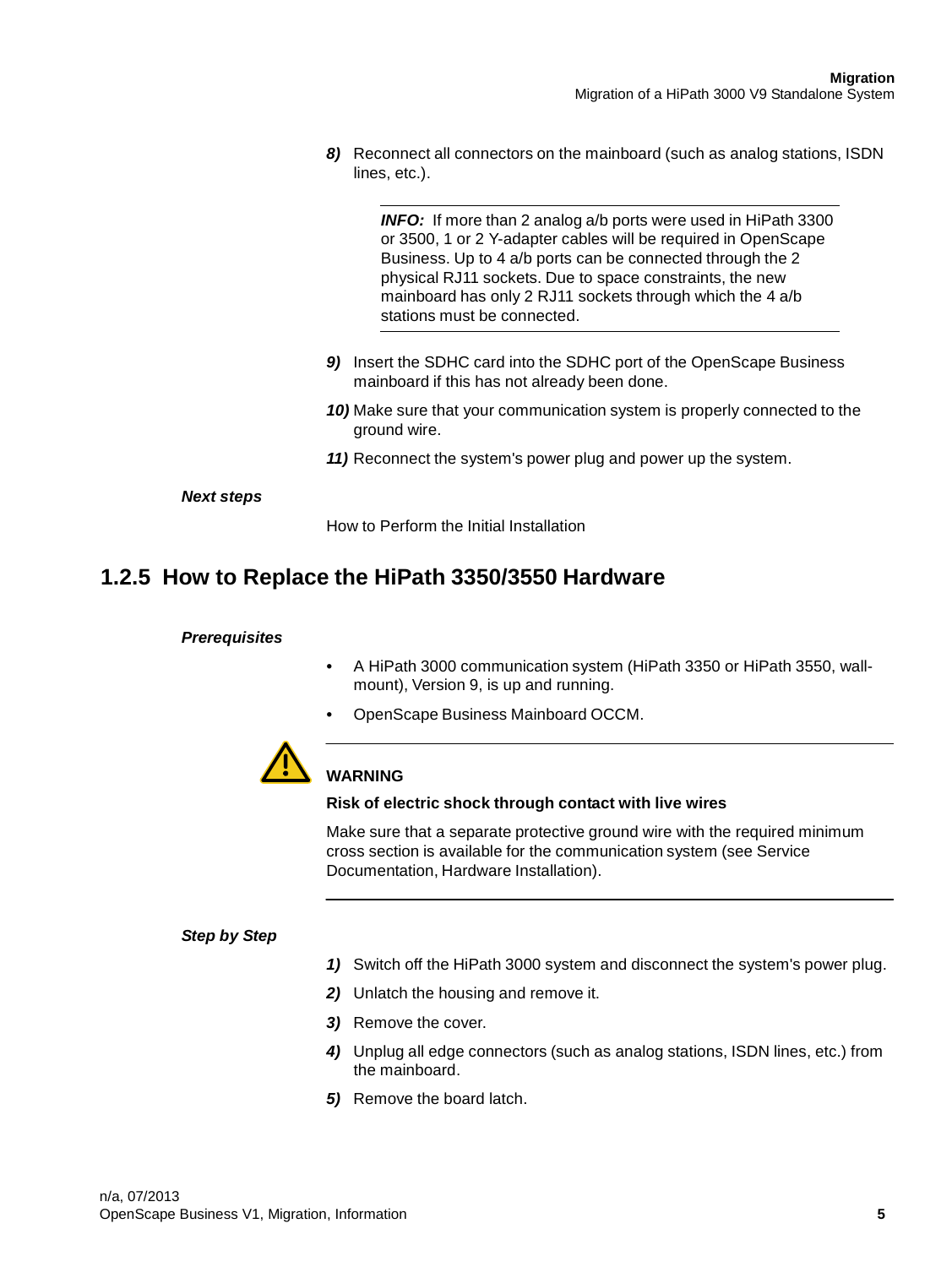- **6)** Remove the HiPath 3000 mainboard and any existing HG1500 boards and place them outside the housing. The freed HG1500 slots can be used for additional boards.
- **7)** If necessary, remove any boards that are no longer supported from the housing. The freed slots can be used for additional boards.
- **8)** Remove all subboards inserted into the HiPath 3000 mainboard and plug them (if still needed and supported) into the OpenScape Business mainboard.
- **9)** Remove the protective film from the battery on the new OpenScape Business mainboard.
- **10)** Insert the OpenScape Business mainboard into the same slot in which the HiPath 3000 mainboard was previously located.
- **11)** Reconnect all edge connectors on the mainboard (such as analog stations, ISDN lines, etc.). Note that the connectors for ISDN lines must first be passed through the hole of the new board latch.
- **12)** Insert the SDHC card into the SDHC port of the OpenScape Business mainboard if this has not already been done.
- **13)** Secure the new board latch.
- **14)** Make sure that your communication system is properly connected to the ground wire.
- **15)** Put the housing back on and latch it.
- **16)** Reconnect the system's power plug and power up the system.

#### **Next steps**

How to Perform the Initial Installation

## **1.2.6 How to Replace the Hardware for HiPath 3800**

#### **Prerequisites**

- A HiPath 3800 V9 communication system is up and running.
- OpenScape Business Mainboard OCCL.



#### **WARNING**

#### **Risk of electric shock through contact with live wires**

Make sure that a separate protective ground wire with the required minimum cross section is available for the communication system (see Service Documentation, Hardware Installation).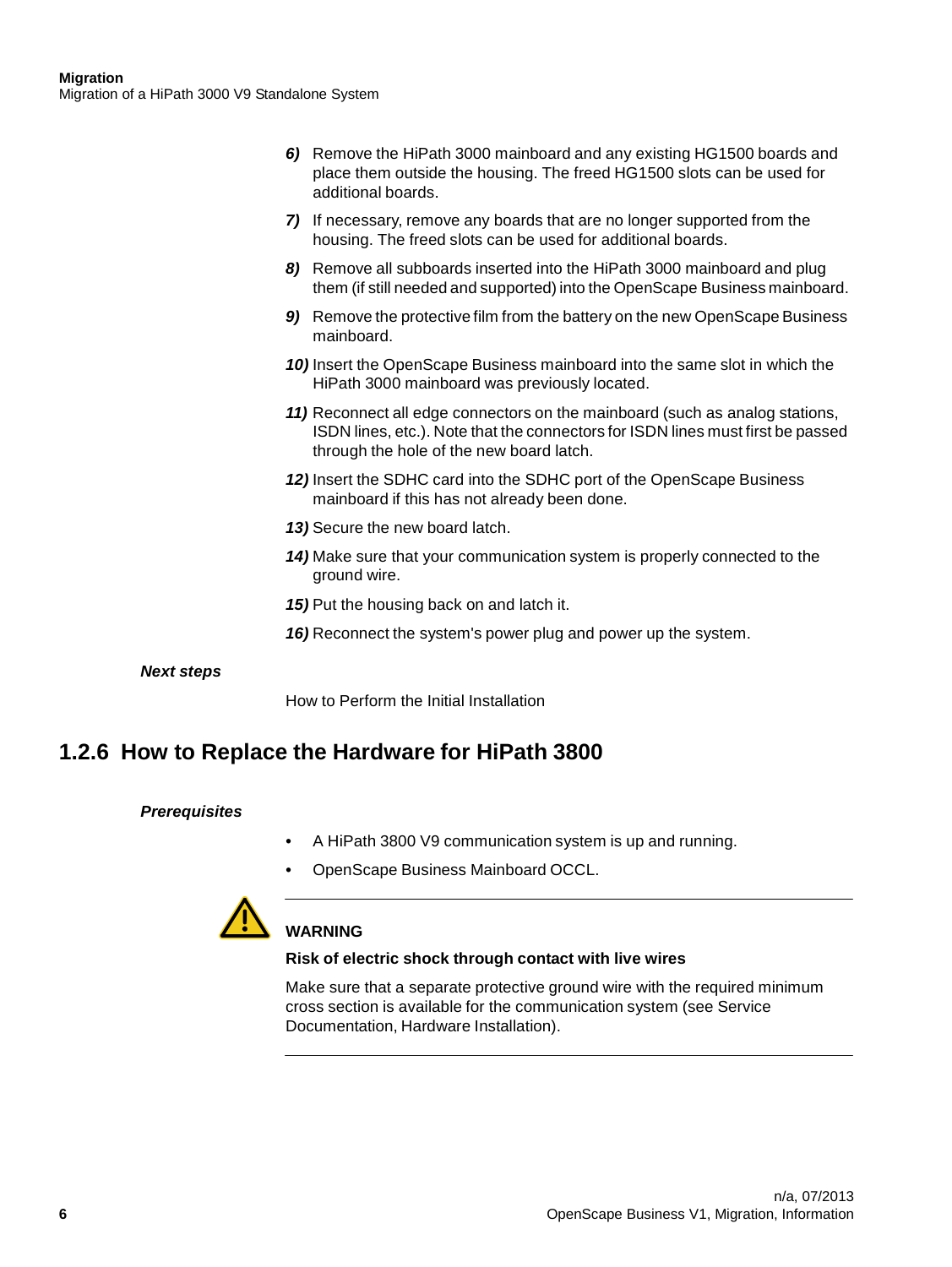| <b>Step by Step</b>                           |                                                                                                                                                                        |
|-----------------------------------------------|------------------------------------------------------------------------------------------------------------------------------------------------------------------------|
| 1)                                            | Switch off the HiPath 3000 system and disconnect the system's power plug.                                                                                              |
|                                               | 2) Unplug all connectors from the mainboard.                                                                                                                           |
|                                               | 3) Remove the HiPath 3000 mainboard and any existing HG1500 boards and<br>place them outside the housing. The freed HG1500 slots can be used for<br>additional boards. |
|                                               | 4) If necessary, remove any boards that are no longer supported from the<br>housing. The freed slots can be used for additional boards.                                |
|                                               | 5) Remove all subboards inserted into the HiPath 3000 mainboard and plug<br>them (if still needed and supported) into the OpenScape Business mainboard.                |
|                                               | 6) Remove the protective film from the battery on the new OpenScape Business<br>mainboard.                                                                             |
|                                               | 7) Insert the OpenScape Business mainboard into the same slot in which the<br>HiPath 3000 mainboard was previously located.                                            |
|                                               | 8) Plug all connectors back into the mainboard.                                                                                                                        |
|                                               | 9) Insert the SDHC card into the SDHC port of the OpenScape Business<br>mainboard if this has not already been done.                                                   |
|                                               | 10) Make sure that your communication system is properly connected to the<br>ground wire.                                                                              |
|                                               | 11) Reconnect the system's power plug and power up the system.                                                                                                         |
| <b>Next steps</b>                             |                                                                                                                                                                        |
|                                               | How to Perform the Initial Installation                                                                                                                                |
| 1.2.7 How to Perform the Initial Installation |                                                                                                                                                                        |

The initial installation of the communication system is described in the chapter "Initial Installation of X3/X5/X8" in the subsection " Integration into the Customer LAN" (see Administrator Documentation, Initial Installation of X3/X5/X8).

The initial installation includes the configuration of the system's IP address, the DHCP settings and the country and time settings.

If an HG 1500 was installed together with the HiPath 3000, the IP address of the HG 1500 should be entered as the IP address of the OpenScape Business system during the initial installation.

After the initial installation has been completed successfully, the communication system performs a restart.

#### **Next steps**

How to Load the Converted CDB into the New System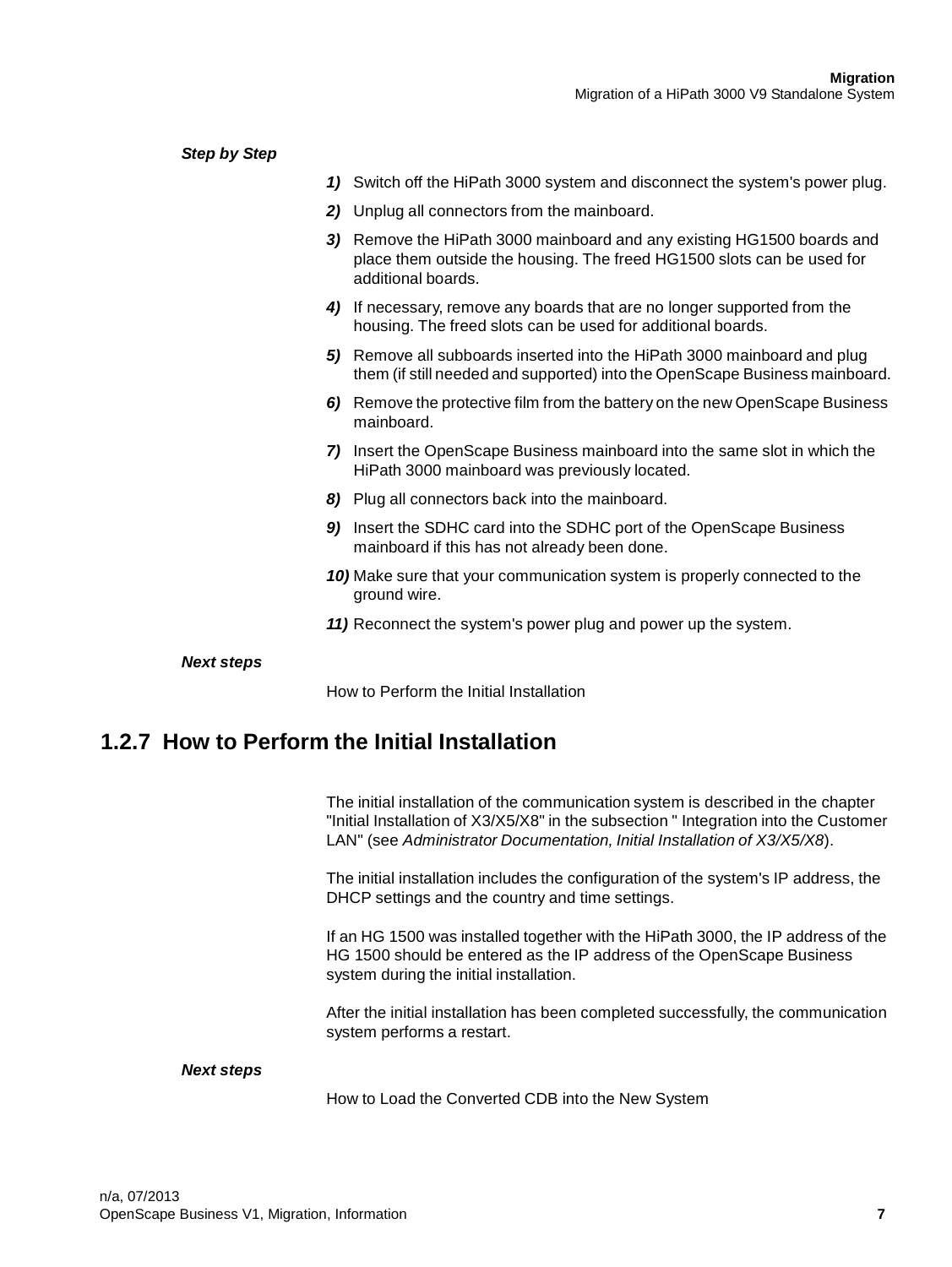## **1.2.8 How to Load the Converted CDB into the New System**

#### **Prerequisites**

- The hardware has been replaced.
- The admin PC is connected to the OpenScape Business communication system (via the LAN interface).
- The admin PC is configured to receive the IP address and the subnet mask from the OpenScape Business DHCP server.

#### **Step by Step**

- **1)** Log into Manager E at the admin PC.
- **2)** Click on **File > Open customer database** in the menu bar.
- **3)** Navigate to the location of the converted OpenScape Business CDB and click **OK**.
- **4)** Confirm the message with **OK**.
- **5)** Click on **File > Transmit** in the menu bar.
- **6)** Click on the **Communications** tab.
- **7)** Enable the **IP HiPath** option in the **Access** area and enter the IP address of the OpenScape Business communication system in the IP address field. Default: 192.168.1.2.
- **8)** Enable the **Security** radio button.
- **9)** Click on Change Password.
- **10)** Enter the old and the new password and confirm with **OK**.
- **11)** Enable the radio button **Read/write CDB**.
- **12)** Enable the **Call Charges** and **Hardware** check boxes and click on **PC -> system**.
- **13)** Click **OK**. Manager E transfers the CDB to the system.
- **14)** After successful transfer of the CDB, click **OK** and then on **Close**.
- **15)** Exit Manager E. The system automatically performs a restart.

#### **Next steps**

How to Generate a New License File

## **1.2.9 How to Generate a New License File**

#### **Prerequisites**

- The LAC of the upgrade license is available.
- The registration data of the customer is available.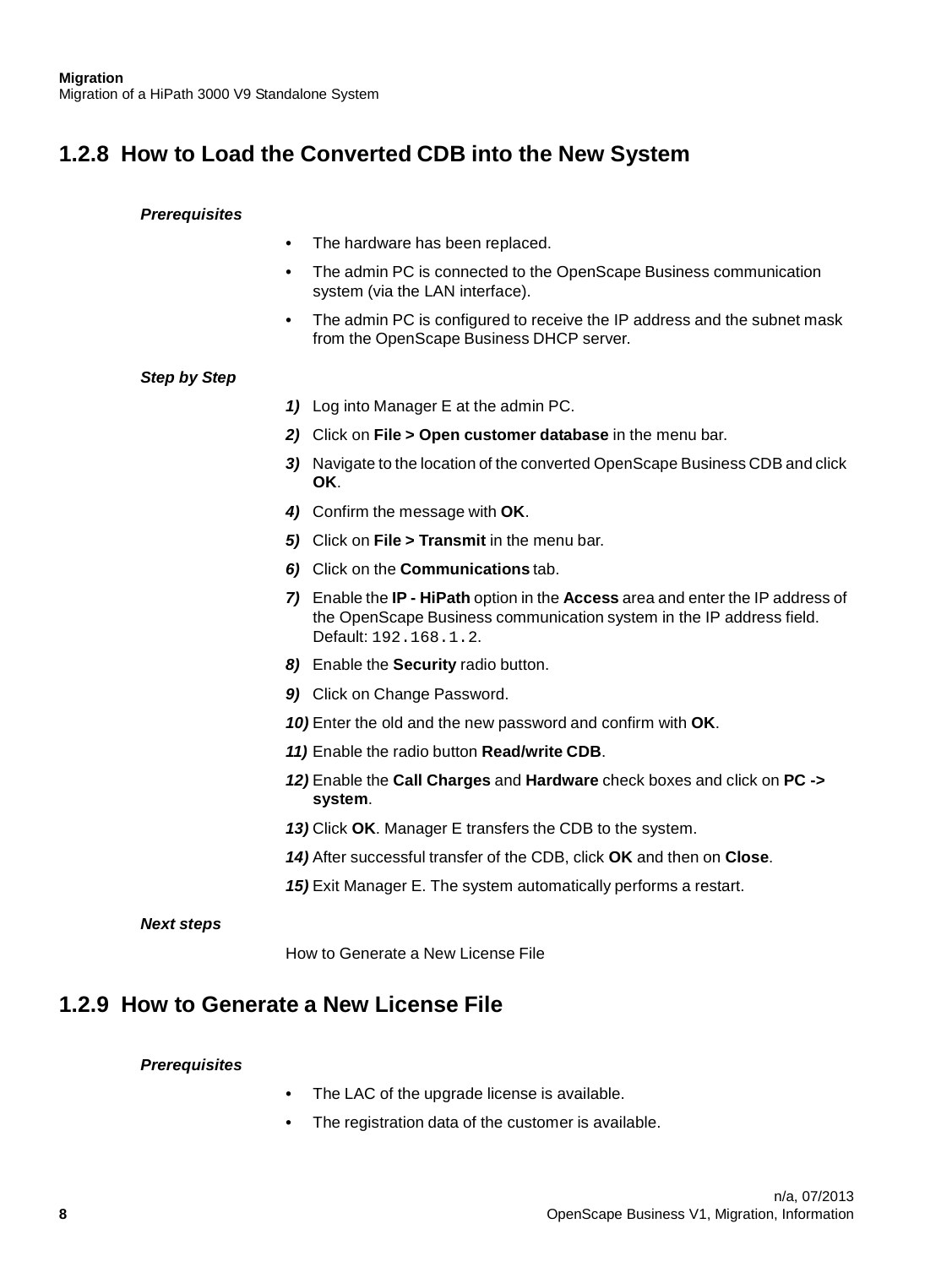**Step by Step**

- **1)** Log into the WBM with the **Advanced** profile.
- **2)** Click on **License Management** in the navigation bar.
- **3)** Make a note of the locking ID of OpenScape Business, which appears above the table.
- **4)** In the navigation tree, click on **Registration**.
- **5)** Enter your data and click **OK & Next**.

Licanse Key Generation Details

- **6)** Click **Export data**. A configuration file (XML file) is generated with the registration data and inventory information, including the number of connected TDM stations.
- **7)** Save the configuration file in a directory of your choice.
- **8)** Log into the CLS with the user name and password.
- **9)** Click on **License > Generate License Key** in the menu tree.
- **10)** Enter the LAC of the upgrade license under **LAC** and click **Generate Key**.
- **11)** Select the feature **OpenScape Business Update V1 HiPath 3000 V9** and click again on **Generate Key**.

|                    |                                                         |                            |                                         |                                                                                                              |                              | Cancel | Next > |
|--------------------|---------------------------------------------------------|----------------------------|-----------------------------------------|--------------------------------------------------------------------------------------------------------------|------------------------------|--------|--------|
|                    | <b>Technical Details</b>                                |                            |                                         |                                                                                                              |                              |        |        |
|                    |                                                         |                            |                                         | With 'Verify' you can check your input data and view licenses that are already generated for this Locking ID |                              |        |        |
|                    | (e.g.: MAC Address) in the detail section below.        |                            |                                         | CAUTION: For virtual systems the Advanced Locking ID has to be used. For                                     |                              |        |        |
|                    | hardware based systems the MAC address is of relevance. |                            |                                         |                                                                                                              |                              |        |        |
|                    | To calculate the Advanced Locking ID click here:        |                            |                                         | Calculate Locking ID                                                                                         |                              |        |        |
| Locking ID:        | 00-1A-E8-5D-EB-9A                                       |                            |                                         | Alias Name: OSBiz-X5   AB   AB                                                                               |                              |        |        |
|                    |                                                         |                            |                                         |                                                                                                              |                              |        |        |
|                    |                                                         |                            |                                         |                                                                                                              |                              |        |        |
|                    | Locking ID of Network CLA:                              |                            |                                         |                                                                                                              |                              |        |        |
|                    | Configuration File Content:                             |                            | <td></td> <td></td> <td></td> <td></td> |                                                                                                              |                              |        |        |
|                    |                                                         |                            |                                         |                                                                                                              |                              |        |        |
|                    | SIEL-ID: SID:1324300658865                              |                            |                                         |                                                                                                              |                              |        |        |
| Verify             |                                                         | Prefill Details            |                                         |                                                                                                              |                              |        |        |
|                    | OpenScape Business V1                                   |                            |                                         |                                                                                                              |                              |        |        |
|                    |                                                         | <b>Existing</b>            |                                         |                                                                                                              |                              |        |        |
| Quantity<br>to Use | Available<br>Quantity                                   | Quantity.<br>New<br>System | Max<br>Quantity                         | Feature                                                                                                      | <b>Duration Version Type</b> |        | Action |

**12)** Enter the Locking the ID of OpenScape Business in the **Locking ID** field.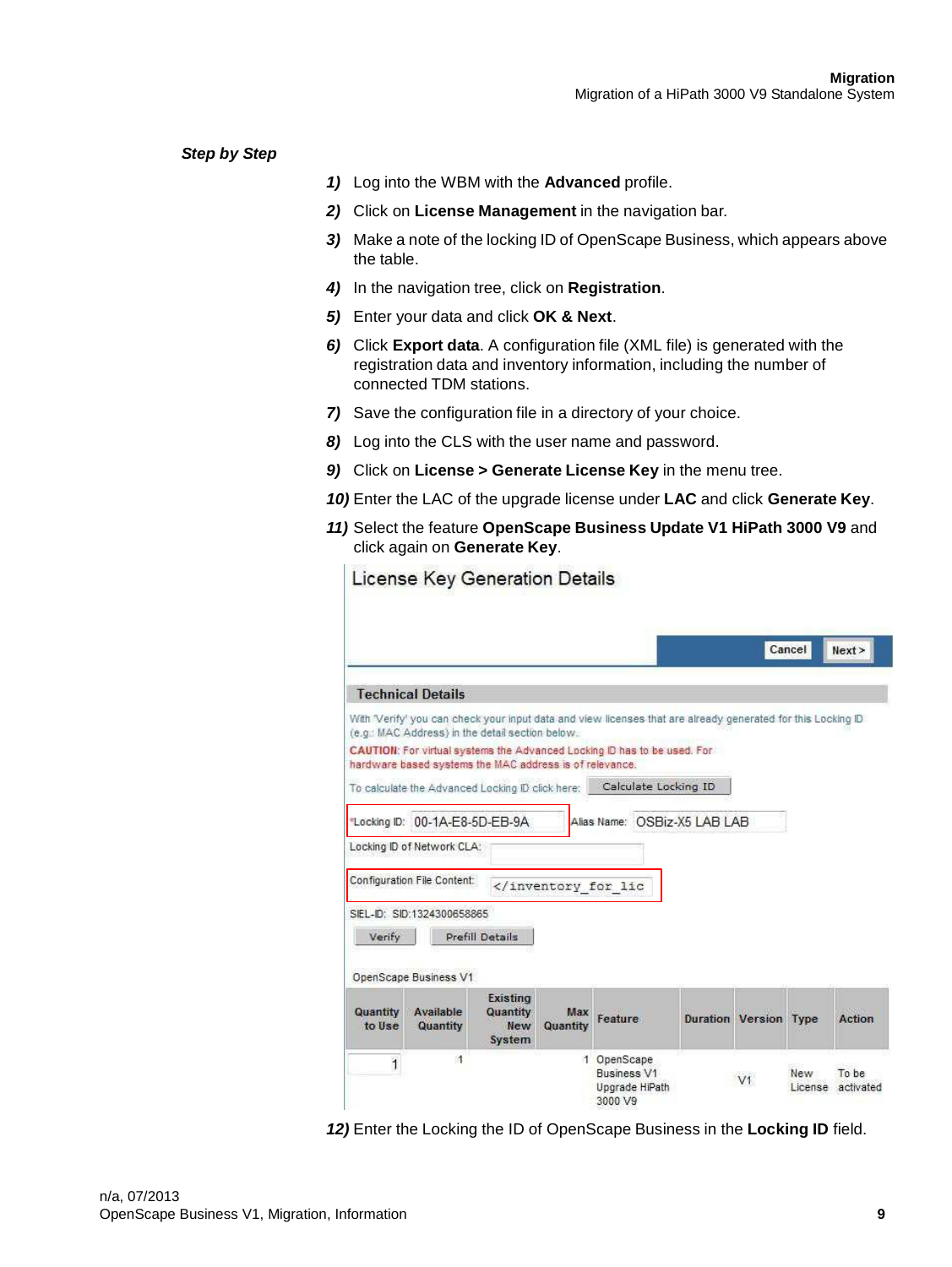**Migration**

Migration of a HiPath 3000 V9 Standalone System with OpenScape Office HX

- **13)** Open the configuration file with a text editor (e.g. Notepad) and copy the complete content of the configuration file into the **Configuration File Content**  field.
- **14)** Click **Next** and follow the instructions to generate a new license file.

**INFO:** The license migration procedure can only be performed once at the CLS. Consequently, please make sure that all the details are accurate!

**15)** Save the new license file in a directory of your choice.

**Next steps**

How to Activate a License File Offline

## **1.2.10 How to Activate a License File Offline**

Offline license activation is described in the chapter on "Licensing" in the subsection "Activating Licenses (Standalone)" (Administrator Documentation, Licensing).

**Next steps**

How to Assign Licenses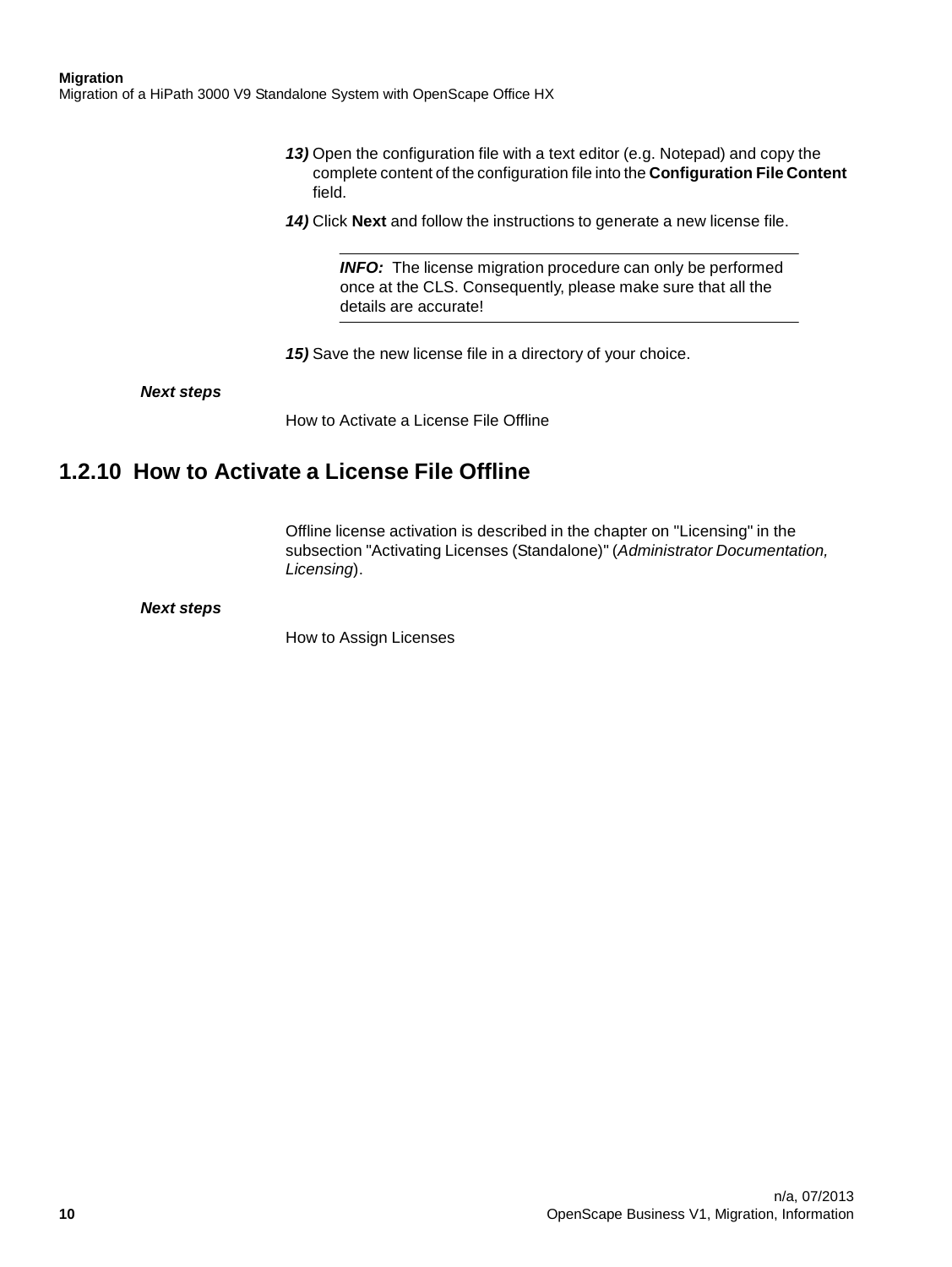## **1.2.11 How to Assign Licenses**

The license assignment is described in the chapter on "Licensing" in the subsection "Assigning Licenses (Standalone)" (Administrator Documentation, Licensing).

## **1.3 Changed Features and Interfaces**

Some HiPath 3000 features and interfaces have been adapted for OpenScape Business and enhanced in functionality.

#### **Replacing the SDHC Card**

For technical reasons, the SDHC card cannot be replaced while the system is switched on (a procedure which is known as speed update for HiPath 3000). Furthermore, the SDHC card of a licensed system A cannot be used for another system B because the license is bound to the locking ID of mainboard A. If the SDHC card is to be used in System B, it must be first initialized with new software by using the Card Manager.

#### **Enhanced SIP Functionality**

The following SIP features have been additionally implemented as compared to HiPath 3000 V9:

- Call completed elsewhere
- Message Waiting Indication for Voicemail
- Calling Name Presentation (CNIP)
- Distinctive Ringing (internal/external calls)
- 3rd Party Call Control
- Call Forwarding busy/no reply/unconditional (handset controlled)

#### **Extension of SIP Trunking**

To connect external SIP servers (e.g., OpenScape Alarm Server, HiPath 4000, OpenScape Voice or UC Suite) two SIP routes are available in OpenScape Business (as opposed to only one SIP route in HiPath 3000). Thus, in addition to the classical routes for the CO, networking and ITSP, two independent SIP trunk interfaces (called the SIP Interconnection) are provided for certified SIP applications.

See Administrator Documentation, Networking.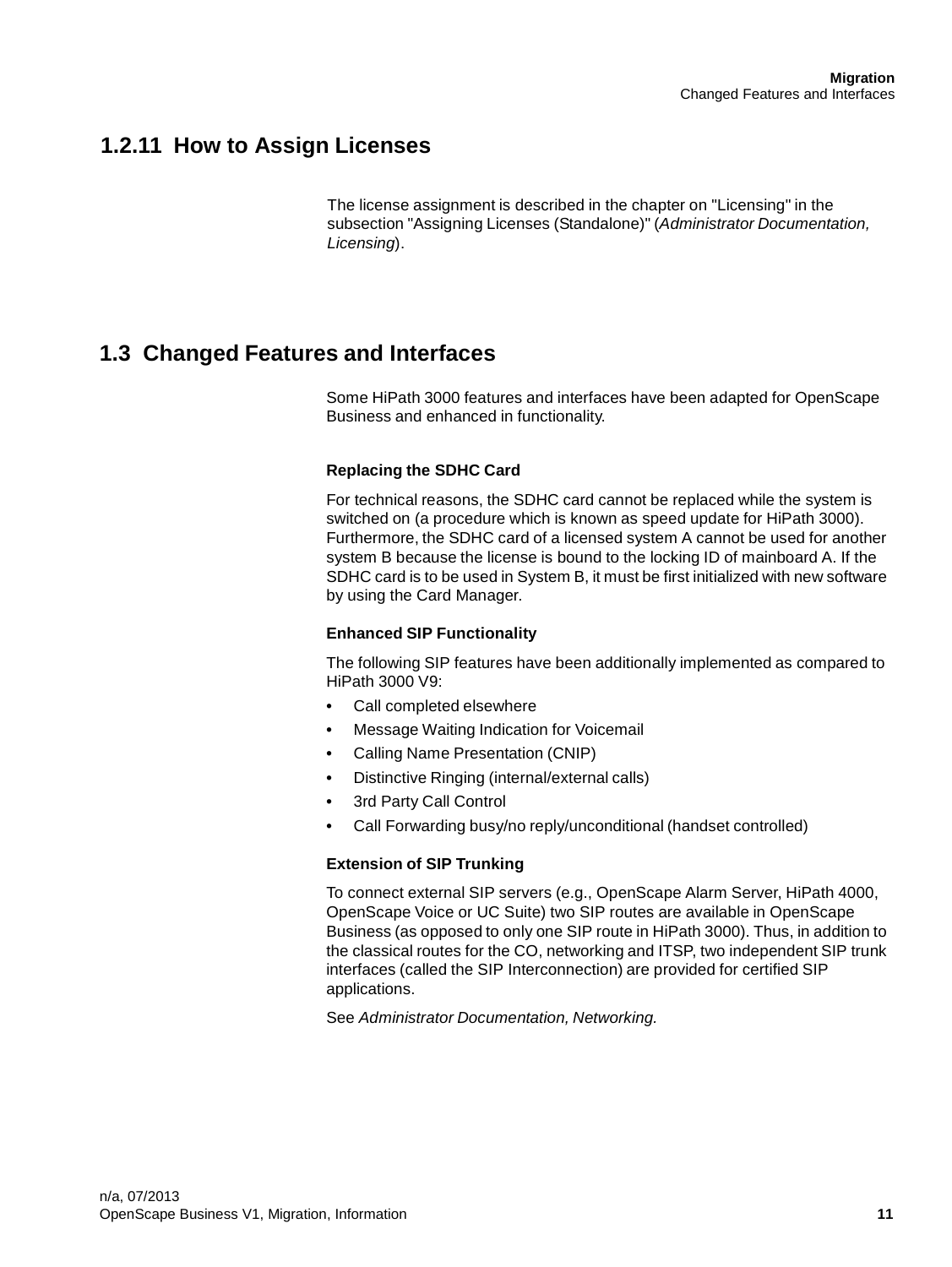#### **LCR**

Routing tables 1 to 15 are intended for default entries or for configuration using wizards. During a migration, the existing entries in the HiPath 3000 are not transferred to these routing tables. Manual post-processing of the routing tables is therefore required.

#### **Simplified Dialing**

Either the "LCR" function or the "Prime Line (Simplified dialing)" function can be activated but not both at the same time. For this reason, "LCR" is activated automatically during migration while "Prime Line (Simplified dialing)" is deactivated. To deactivate "LCR" and to activate "Prime Line (Simplified dialing)", the Basic Installation wizard must be completed before the relevant flags can be set in Manager E.

#### **VoIP over PPP via ISDN**

Routed voice calls over lines with low bandwidth are no longer supported.

#### **G. 723 support**

G.723 codecs are no longer supported.

#### **Babyphone**

The Babyphone (room monitoring) feature is no longer supported. Since "CSTA monitoring" is always active (a system phone can be monitored by an application such as myAgent or myPortal, for example), "room monitoring" can no longer be activated for this system phone. During CDB conversion with Manager E, the code for activating the room monitor is deleted.

#### **Number of Base Stations and DECT Telephones at OpenScape Business X3**

The number of base stations at OpenScape Business X3 was increased from 3 to 7 as compared to HiPath 33xx. The number of DECT telephones at OpenScape Business X3 was increased from 16 to 32 as compared to HiPath 33xx.

#### **entry Web Services**

The entry Web Services are no longer supported. The follow-up product for myPortal entry is called myPortal Smart and provides extended functionality. myPortal for Mobile is still available. The Plug PC is no longer required in order to use myPortal for Mobile and myPortal Smart.

#### **OpenStage Gate View based on the Plug PC**

OpenStage Gate View can continue to operate on the Plug PC. The settings for the OpenStage phones should be checked.

#### **SSDP based on the Plug PC**

SSDP has been integrated into OpenScape Business. The Plug PC is no longer required.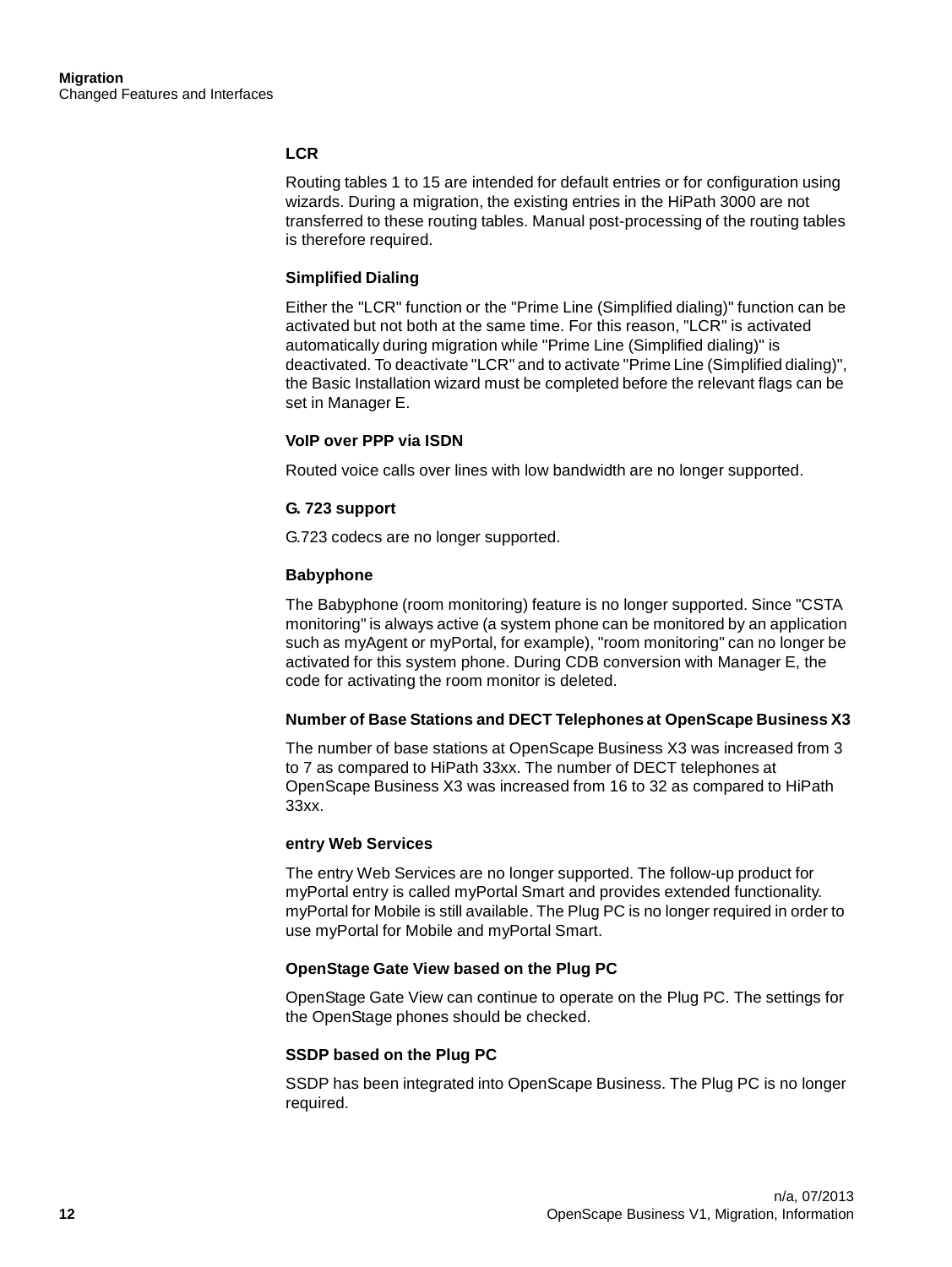#### **External Voicemail**

If the HiPath 3000 uses neither EVM nor IVM but an external voicemail solution such as Xpressions, OpenScape Office HX or the IVM of another node, the six EVM ports must be changed from "PhoneMail" to "Standard" in Manager E after CDB conversion.

#### **CSTA applications**

A UC Booster Card or a UC Booster Server is required for connecting CSTA applications. In an internetwork, a UC Booster Card or UC Booster Server must exist on at least one node. The applications must support the CSTAv3 protocol. Compared with HiPath 3000 V9, changes have been implemented to the CSTA protocol. Consequently, CSTA applications at HiPath 3000 V9 may not run compatibly at OpenScape Business systems. The CSTAv2 protocol is no longer supported. No license is required for the CSTA interface.

Compared to the HiPath 3000 CSTA interface, the OpenScape Business V1 CSTA interface has been modified as follows:

- The CSTA protocol is available only for Ethernet LAN connections. Access is via port 8800 (default). RS-232 und S0 interfaces are no longer supported.
- No license is required for the CSTA interface.
- The CSTA credentials must be configured individually in order to be able to use the CSTA interface. Factory presets are no longer implemented.
- The flags for CSTA Plus products are preset as follows and cannot be changed:
	- Route prefixes are always transmitted together with the phone number
	- Enhanced CSTA-CAUSE handling is always activated
	- CSTA-CSP signaling is always activated
	- MULAP monitoring is always enabled
	- CTI Networking is always enabled
	- The OpenScape Contact Center flag is always enabled
- A maximum of four CSTA connections are available for external applications. One CSTA connection is activated by default. Up to three additional CSTA connections can optionally be activated provided they are not used by embedded applications in the system.
- Protocol version CSTA Phase II is no longer supported.

For Technical Details, see:

**•** Administrator Documentation, Application Connectivity

#### **TAPI 120/170 V2**

For TAPI 120/170 V2, the existing licenses cannot be transferred. New licenses must be purchased. TAPI 120/170 V2 must be uninstalled, and OpenScape Business TAPI 120/170 V1 must be installed and configured instead. TAPI licenses can be configured in OpenScape Business on a user basis, thus elimination the need for TAPI licensing within the TAPI device. Licensing is only required as of the first TAPI user (so even TAPI120 is thus no longer license-free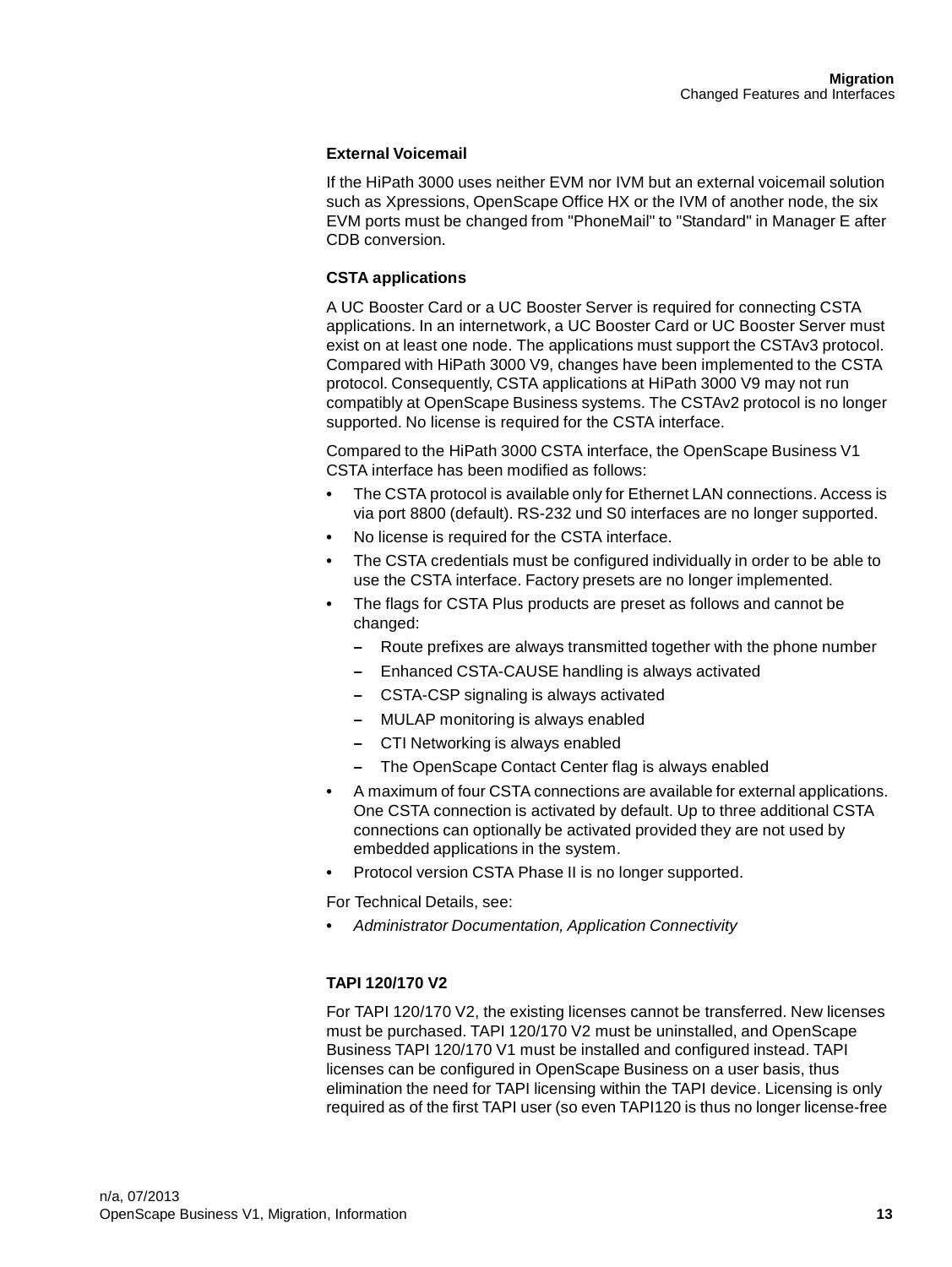for the first 6 users). The CMD (CSTA Message Dispatcher) is integrated in OpenScape Business. A separate Windows server for the CMD is therefore no longer required. Connectivity to external TAPI applications is possible for OpenScape Business and OpenScape Business S. OpenScape Business requires a UC Booster Card or a UC Booster Server. In an internetwork, either an OpenScape Business S must exist, or a UC Booster Card or UC Booster Server on at least one node.

Compared to HiPath TAPI 120/170 V2, the OpenScape Business TAPI 120/170 V2 V1 has been modified as follows:

- Access to the system is only possible via Ethernet LAN. RS-232 und S0 interfaces are no longer supported.
- New shared TAPI license on a "per user" basis for TAPI 120 TSP und TAPI 170 TSP.
- The licenses are bound to the locking ID of OpenScape Business.
- Existing HiPath TAPI 120 TSP or HiPath TAPI 170 TSP user licenses are not supported by the new licensing mechanism.
- No backward compatibility with HiPath 3000 V8 or V9
- The following applies for TAPI 170 TSP:
	- By default, access to the system occurs via Port 8800.
	- The configuration of the CSTA credentials in the setup dialog is mandatory.
	- Multi-node support in the network via the CSP of the central master node.
- The following applies for TAPI 120 TSP:
	- By default, access to the system occurs via Port 8900.
	- Single-node support, even when connected to the master node of a network.

For Technical Details, see:

**•** Administrator Documentation, Application Connectivity

#### **Accounting Interface**

The interfaces of the accounting data have changed compared to HiPath 3000.

Link to Accounting

#### **V24 applications**

V.24 applications are no longer supported

#### **Other External Applications**

Please observe the notes and limitations listed in the Release Notice for externally connected applications.

#### **HiPath 5000 RSM**

HiPath 5000 RSM is no longer supported. The functionality of HiPath 5000 RSM has been integrated into OpenScape Business. Consequently, no separate server is required.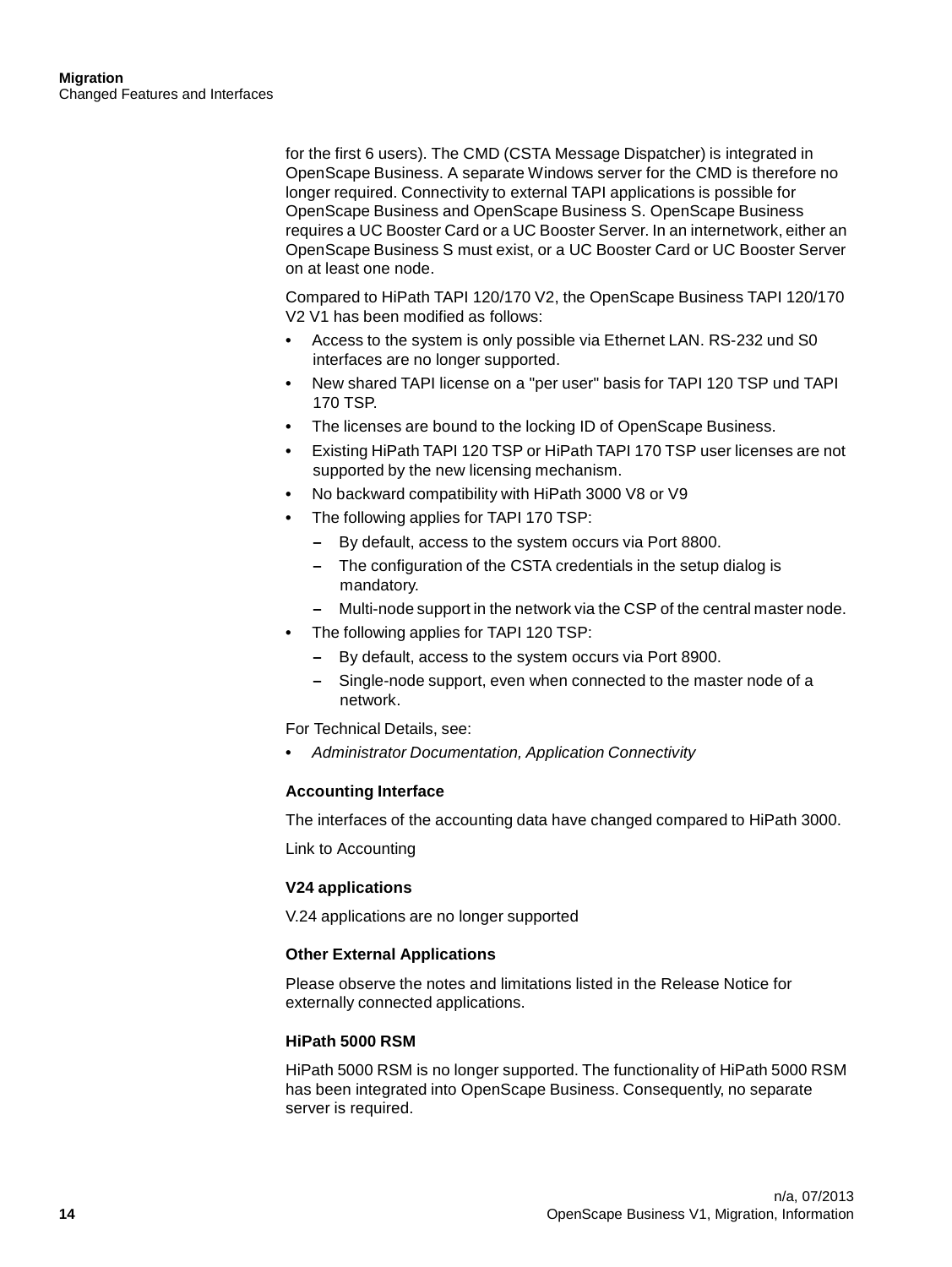| <b>Feature</b>                                                               | HiPath 5000 RSM                                                                                                                                                                                                          | <b>OpenScape Business</b>                                                                                                                                                                                                                                                                                      |
|------------------------------------------------------------------------------|--------------------------------------------------------------------------------------------------------------------------------------------------------------------------------------------------------------------------|----------------------------------------------------------------------------------------------------------------------------------------------------------------------------------------------------------------------------------------------------------------------------------------------------------------|
| Network-wide licensing,<br>assignment of licenses to<br>the individual nodes | All system licenses of the<br>network are combined at the<br>CLS into a network-wide<br>license.                                                                                                                         | All system licenses of the<br>network are combined at the<br>CLS into a network-wide<br>license.                                                                                                                                                                                                               |
| Network-wide<br>administration                                               | DB Feature Server: all nodes<br>of the network are combined<br>into a network CDB using<br>Manager E. The numbering<br>scheme is synchronized<br>across the network.                                                     | All nodes of the network are<br>recorded through the WBM<br>with a network wizard. The<br>numbering scheme is<br>synchronized network-wide<br>(closed numbering).                                                                                                                                              |
| Connection to external<br>nodes or external<br>applications                  | SIP-Q connection of up to 4<br>external nodes                                                                                                                                                                            | Up to 2 SIP interconnection<br>routes with SIP-Q or Native<br><b>SIP</b>                                                                                                                                                                                                                                       |
| Resilience / Survivability                                                   | User survivability for HFA<br>phones with closed<br>numbering                                                                                                                                                            | User survivability for HFA<br>phones with closed<br>numbering (change from<br>OSBiz S <-> OSBiz X3/X5/<br>X8)                                                                                                                                                                                                  |
| Backup / Restore                                                             | Netwide                                                                                                                                                                                                                  | Local                                                                                                                                                                                                                                                                                                          |
| Inventory function                                                           | Netwide                                                                                                                                                                                                                  | Local                                                                                                                                                                                                                                                                                                          |
| Presence Manager                                                             | Network-wide function with<br>the provision of 5000 RSM                                                                                                                                                                  | Network-wide function with<br>the provision of a multi-node<br>CSP based on the OSBiz UC<br>Booster Card, the OSBiz UC<br>Booster Server or OSBiz S                                                                                                                                                            |
| TAPI 170 on a standalone<br>system                                           | TAPI 170 on a standalone<br>system runs on a Windows<br>computer with its own<br>licensing (separate license<br>file for the TAPI 170).                                                                                  | TAPI 170 on a standalone<br>system runs on a Windows<br>computer. The license<br>request and supply of the<br>TAPI 170 database occurs<br>from the SQL DB of OSBiz.<br>The connection of the TAPI<br>170 occurs via the CSP of<br>the system (OSBiz UC<br>Booster Card, OSBiz UC<br>Server Booster or OSBiz S) |
|                                                                              | TAPI 170 in an Internetwork   TAPI 170 runs on 5000 RSM<br>with its own licensing<br>(separate license file for the<br>TAPI 170). The TAPI 170<br>database is obtained from<br>the DB Feature Server of the<br>5000 RSM. | As with the standalone<br>system, but the connection<br>of the TAPI 170 occurs at the<br>multinode CSP of a master<br>node (i.e., network-wide).                                                                                                                                                               |

#### **Mixed Networks**

Mixed internetworks consisting of OpenScape Business und OpenScape Office are not supported.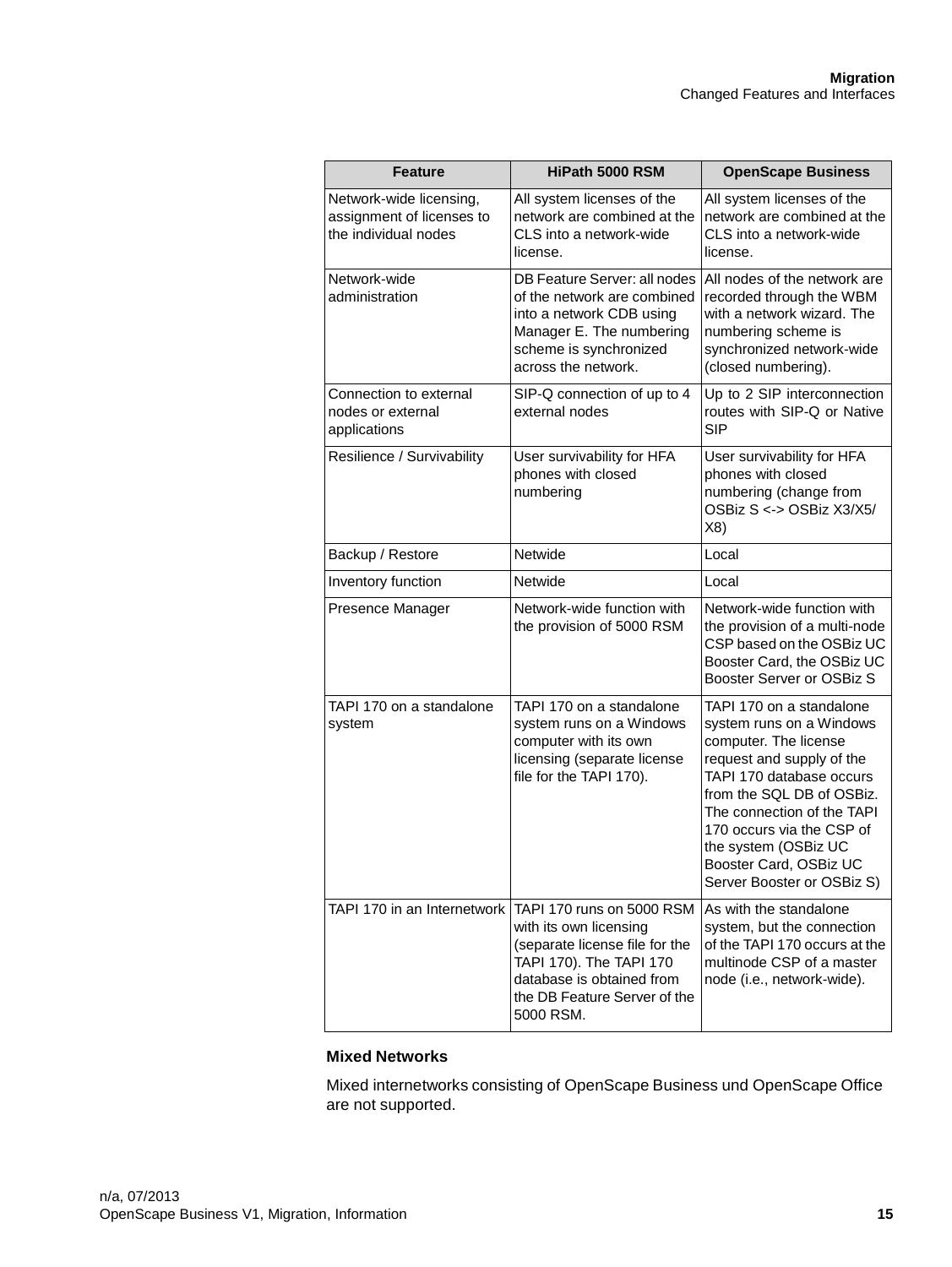## **1.4 Non-Supported Boards and Devices**

Some boards and devices cannot be used in the OpenScape Business X3/X5/X8 communication systems for technical reasons.

These boards and devices must therefore be removed when migrating from HiPath 3000 V9 to OpenScape Business V1. If required, the respective follow-up board or device can be used instead.

| <b>Board</b> | <b>Part Number</b> | <b>Used in</b>                                   | <b>Function</b>                                                                                            | <b>Notes / Successor</b>                                                                                                                                             |
|--------------|--------------------|--------------------------------------------------|------------------------------------------------------------------------------------------------------------|----------------------------------------------------------------------------------------------------------------------------------------------------------------------|
| ALUM4        | S30817-Q935-A      | OpenScape Business X3W<br>OpenScape Business X5W | Switching of up to 4<br>analog CO trunks to up<br>to 4 analog phones in<br>the event of a power<br>failure | ALUM4 must be<br>removed.<br>TLANI2 (S30810-<br>Q2953-xxxx) and<br>TLANI4 (S30810-<br>Q2953-xxxx) to provide<br>2 trunk switches each.                               |
| ANI          | S30807-Q6917-A103  | OpenScape Business X3W<br>OpenScape Business X5W | Provision of CLIP for<br>up to 4 CO trunks                                                                 | ANI must be removed.<br><b>CLIP</b> function<br>integrated on TLANI2<br>(S30810-Q2953-xxxx),<br>TLANI4 (S30810-<br>Q2953-xxxx) and<br>TLANI8 (S30810-<br>Q2954-xxxx) |
| <b>ANIR</b>  | S30807-Q6917-Z103  | OpenScape Business X3R<br>OpenScape Business X5R | Provision of CLIP for<br>up to 4 CO trunks                                                                 | ANIR must be<br>removed.<br><b>CLIP</b> function<br>integrated on TLANI4R<br>(S30810-K2953-xxxx)                                                                     |
| <b>CBCC</b>  | S30810-Q2935-Axxx  | OpenScape Business X3W<br>OpenScape Business X5W | Mainboard (central<br>control)                                                                             | CBCC must be<br>removed.<br>OCCM (S30810-<br>Q2959-X)                                                                                                                |
| <b>CBRC</b>  | S30810-Q2935-Zxxx  | OpenScape Business X3R<br>OpenScape Business X5R | Mainboard (central<br>control)                                                                             | CBRC must be<br>removed.<br><b>OCCMR (S30810-</b><br>K2959-Z)                                                                                                        |
| <b>CBSAP</b> | S30810-Q2314-X     | OpenScape Business X8                            | Mainboard (central<br>control)                                                                             | CBSAP must be<br>removed.<br>OCCL (S30810-<br>Q2962-X)                                                                                                               |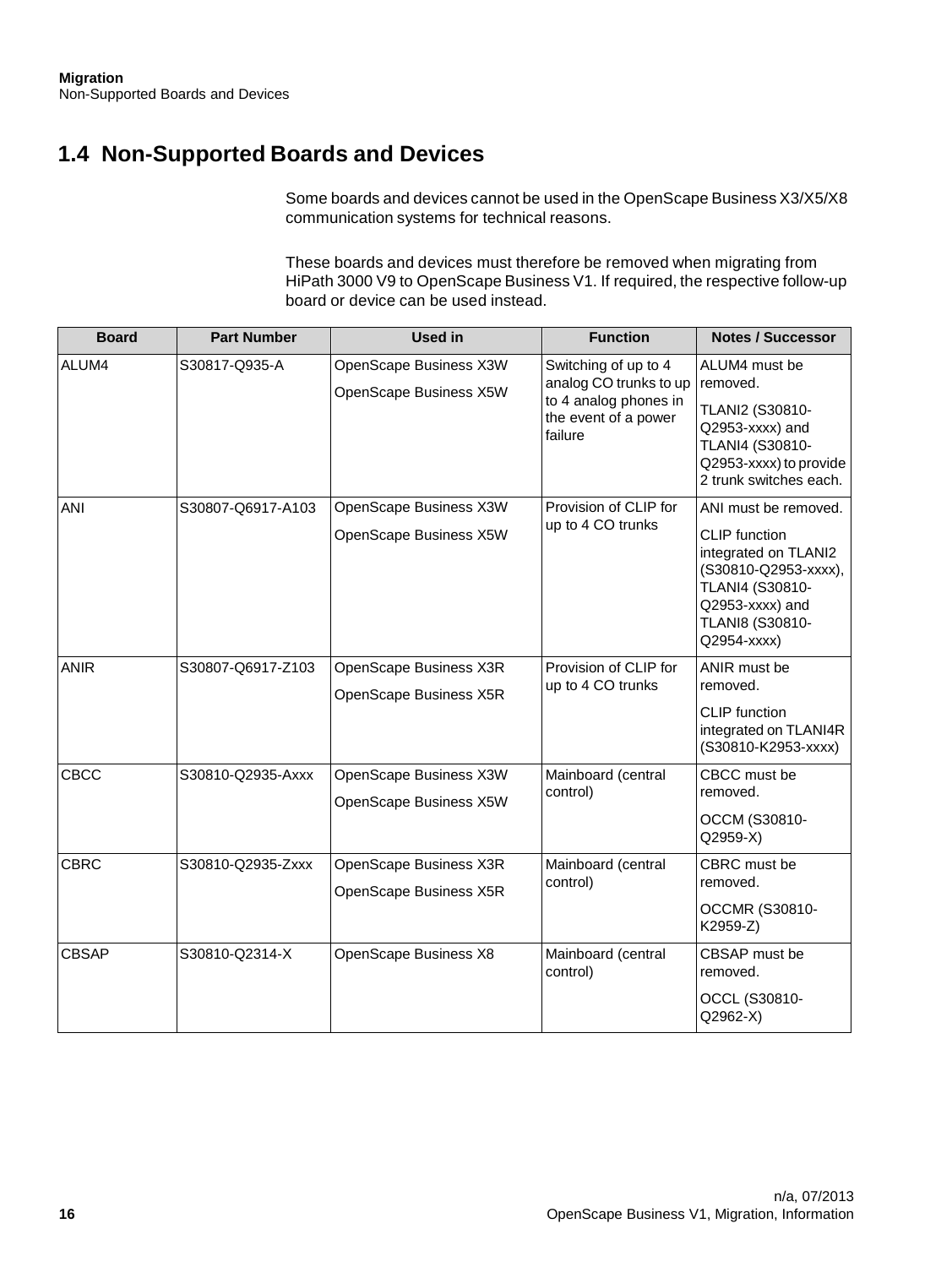| <b>Board</b>                  | <b>Part Number</b> | <b>Used in</b>                                   | <b>Function</b>                                                         | <b>Notes / Successor</b>                                                                                                                      |
|-------------------------------|--------------------|--------------------------------------------------|-------------------------------------------------------------------------|-----------------------------------------------------------------------------------------------------------------------------------------------|
| <b>CMS</b>                    | S30807-Q6928-X     | OpenScape Business X3R<br>precision clock        | Provision of a high-                                                    | CMS must be                                                                                                                                   |
|                               |                    | OpenScape Business X3W                           |                                                                         | removed.                                                                                                                                      |
|                               |                    | OpenScape Business X5R                           |                                                                         | Functionality<br>integrated on OCCL/                                                                                                          |
|                               |                    | OpenScape Business X5W                           |                                                                         | OCCM/OCCMR                                                                                                                                    |
|                               |                    | OpenScape Business X8                            |                                                                         |                                                                                                                                               |
| <b>EVM</b>                    | S30807-Q6945-X     | OpenScape Business X3R                           | Provision of VoiceMail                                                  | EVM must be                                                                                                                                   |
|                               |                    | OpenScape Business X3W                           |                                                                         | removed.                                                                                                                                      |
|                               |                    | OpenScape Business X5R                           |                                                                         | Functionality<br>integrated on OCCL/                                                                                                          |
|                               |                    | OpenScape Business X5W                           |                                                                         | OCCM/OCCMR                                                                                                                                    |
| <b>EXMNA</b>                  | S30807-Q6923-X     | OpenScape Business X3W                           | Enables the                                                             | <b>EXMNA</b> must be                                                                                                                          |
| For U.S. only                 |                    | OpenScape Business X5W                           | connection of an<br>external music source                               | removed.                                                                                                                                      |
|                               |                    |                                                  |                                                                         | Use of a different<br>option for the<br>connection of an<br>external music source<br>required                                                 |
| GEE12, GEE16,<br><b>GEE50</b> | S30817-Q951-Axxx   | OpenScape Business X3W<br>OpenScape Business X5W | Call detail recording<br>with 12 kHz/16 kHz/50<br>Hz pulses for up to 4 | GEE12, GEE16 and<br>GEE50 must be<br>removed.                                                                                                 |
|                               |                    |                                                  | CO trunks                                                               | Call detail recording<br>integrated on TLANI2<br>(S30810-Q2953-xxxx),<br>TLANI4 (S30810-<br>Q2953-xxxx) and<br>TLANI8 (S30810-<br>Q2954-xxxx) |
| <b>HOPE</b>                   | S30122-Q7078-X     | OpenScape Business X3W                           | Provision of Hicom                                                      | HOPE must be                                                                                                                                  |
|                               | S30122-Q7079-X     | OpenScape Business X5W                           | Office PhoneMail Entry                                                  | removed.                                                                                                                                      |
|                               |                    |                                                  |                                                                         | Use of a different<br>VoiceMail required.                                                                                                     |
| HXGR3                         | S30810-K2943-Z1    | OpenScape Business X3R                           | HG1500 Board                                                            | HXGR3 must be                                                                                                                                 |
|                               |                    | OpenScape Business X5R                           |                                                                         | removed.                                                                                                                                      |
|                               |                    |                                                  |                                                                         | Functionality<br>integrated on OCCMR                                                                                                          |
| HXGS3                         | S30810-Q2943-X1    | OpenScape Business X3W                           | HG1500 Board                                                            | HXGS3 must be<br>removed.                                                                                                                     |
|                               |                    | OpenScape Business X5W                           |                                                                         | Functionality<br>integrated on OCCM                                                                                                           |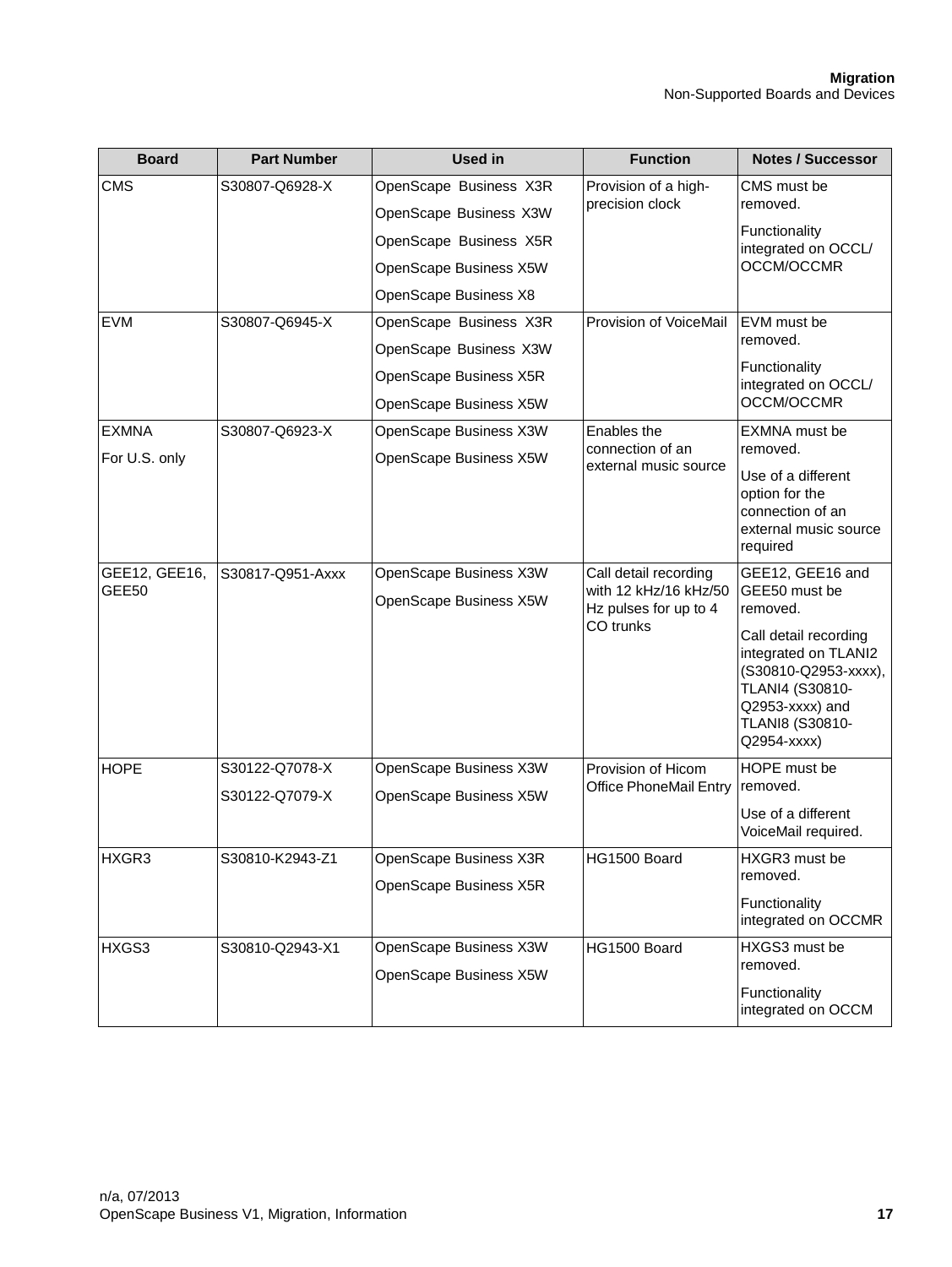#### **Migration** Non-Supported Boards and Devices

| <b>Board</b>           | <b>Part Number</b> | <b>Used in</b>         | <b>Function</b>                                 | <b>Notes / Successor</b>                                                    |
|------------------------|--------------------|------------------------|-------------------------------------------------|-----------------------------------------------------------------------------|
| <b>IMODN</b>           | S30807-Q6932-X100  | OpenScape Business X3R | Analog modem                                    | <b>IMODN</b> must be                                                        |
|                        |                    | OpenScape Business X3W |                                                 | removed.                                                                    |
|                        |                    | OpenScape Business X5R |                                                 | Functionality is no<br>longer available.                                    |
|                        |                    | OpenScape Business X5W |                                                 |                                                                             |
|                        |                    | OpenScape Business X8  |                                                 |                                                                             |
| LIM                    | S30807-Q6930-X     | OpenScape Business X3R | Provision of one LAN                            | LIM must be removed.<br>Functionality                                       |
|                        |                    | OpenScape Business X3W | interface                                       |                                                                             |
|                        |                    | OpenScape Business X5R |                                                 | integrated on OCCM/<br><b>OCCMR</b>                                         |
|                        |                    | OpenScape Business X5W |                                                 |                                                                             |
| <b>LIMS</b>            | S30807-Q6721-X     | OpenScape Business X8  | Provision of two LAN<br>interfaces              | LIMS must be<br>removed.                                                    |
|                        |                    |                        |                                                 | Functionality<br>integrated on OCCL                                         |
| MMP3                   | S30122-K7730-X     | OpenScape Business X3W | MP3 player for Music                            | MMP3 must be                                                                |
|                        |                    | OpenScape Business X5W | On Hold, A-law version                          | removed.                                                                    |
|                        |                    |                        |                                                 | Use of a different MP3<br>player for music on<br>hold required              |
| MUSIC plugin<br>module | S30122-K5380-T200  | OpenScape Business X3W | Provision of MOH                                | MUSIC plugin module                                                         |
|                        |                    | OpenScape Business X5W | (Music On Hold)                                 | must be removed.                                                            |
|                        |                    |                        |                                                 | Use a different option<br>for the provision of<br>Music On Hold<br>required |
| <b>PBXXX</b>           | S30810-Q6401-X     | OpenScape Business X8  | CAS protocol converter<br>for 1 $S2M$ interface | PBXXX must be<br>removed.                                                   |
|                        |                    |                        |                                                 | CAS protocol converter<br>integrated on TMCAS2<br>(S30810-Q2946-X)          |
| PDM1                   | S30807-Q5692-X100  | OpenScape Business X3R | Provision of a DSP                              | PDM1 must be                                                                |
|                        |                    | OpenScape Business X3W | (digital signal<br>processor)                   | removed.                                                                    |
|                        |                    | OpenScape Business X5R |                                                 | OCCB1 (S30807-<br>Q6949-X 100) or                                           |
|                        |                    | OpenScape Business X5W |                                                 | OCCB3 (S30807-<br>Q6949-X)                                                  |
| PSU <sub>C</sub>       | S30122-K5661-*     | OpenScape Business X5  | Power supply                                    | PSU C must be<br>removed.                                                   |
|                        |                    |                        |                                                 | <b>UPSC-D (S30122-</b><br>K5660-A300)                                       |
|                        |                    |                        |                                                 | <b>UPSC-DR (S30122-</b><br>K7373-A900)                                      |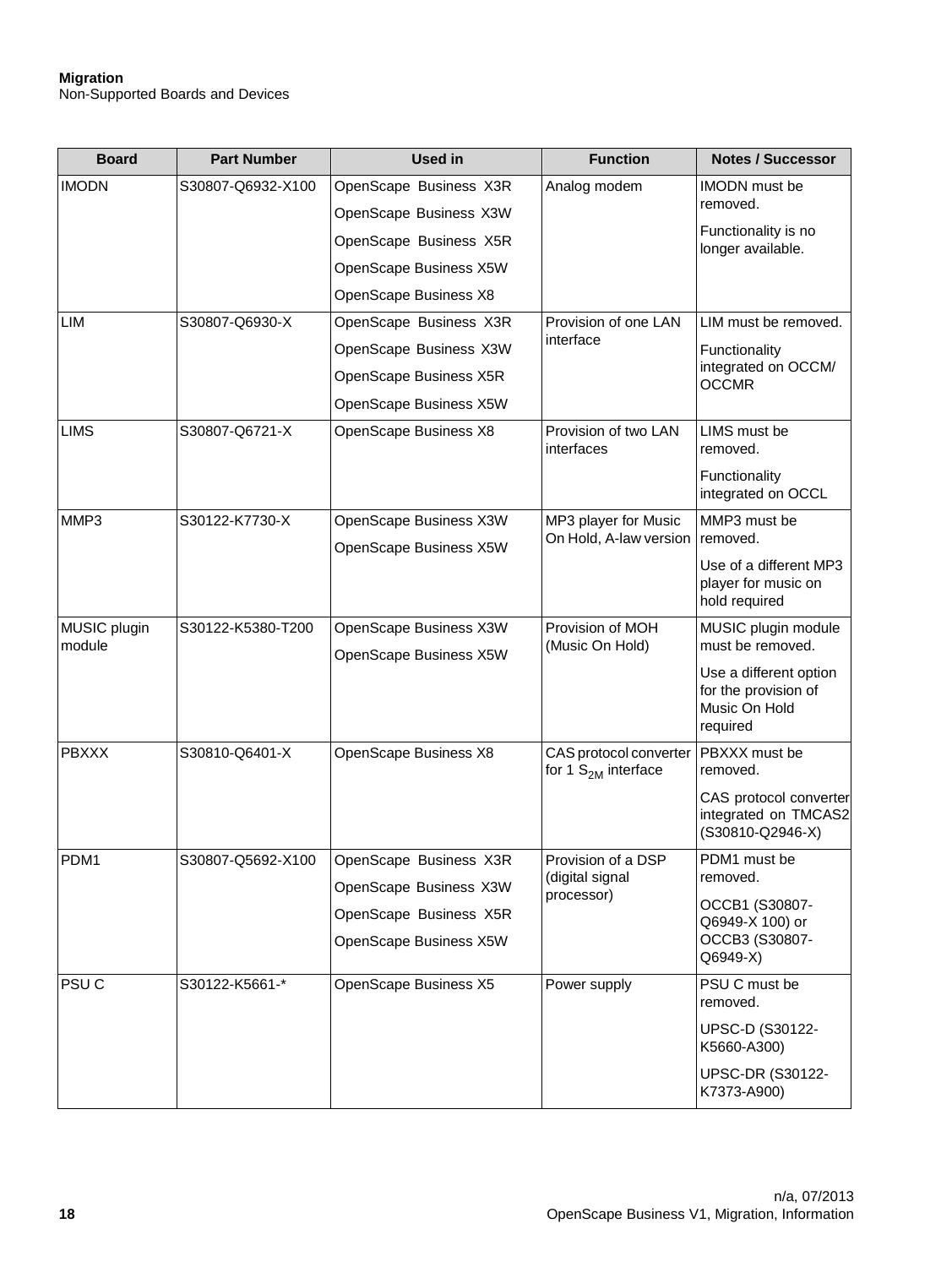| <b>Board</b>     | <b>Part Number</b> | <b>Used in</b>                                   | <b>Function</b>                             | <b>Notes / Successor</b>                    |                           |
|------------------|--------------------|--------------------------------------------------|---------------------------------------------|---------------------------------------------|---------------------------|
| PSU <sub>P</sub> | S30122-K5658-*     | OpenScape Business X3                            | Power supply                                | PSU P must be<br>removed.                   |                           |
|                  |                    |                                                  |                                             | UPSC-D (S30122-<br>K5660-A300)              |                           |
|                  |                    |                                                  |                                             | <b>UPSC-DR (S30122-</b><br>K7373-A900)      |                           |
| <b>STBG</b>      | S30817-Q934-A      | OpenScape Business X3W                           | Current limitation for up                   | STBG must be                                |                           |
| Only for France  |                    | OpenScape Business X5W                           | to 4 CO trunks                              | removed.                                    |                           |
|                  |                    |                                                  |                                             | No follow-up board                          |                           |
| STMI2            | S30810-Q2316-X100  | OpenScape Business X8                            | HG1500 Board                                | STMI2 must be<br>removed.                   |                           |
|                  |                    |                                                  |                                             | Functionality<br>integrated on OCCL         |                           |
| TLA <sub>2</sub> | S30817-Q923-Bxxx   | OpenScape Business X3W                           | Analog trunk board                          | TLA2 must be                                |                           |
|                  |                    | OpenScape Business X5W                           | with 2 a/b interfaces                       | removed.                                    |                           |
|                  |                    |                                                  |                                             | TLANI2 (S30810-<br>Q2953-Xxxx)              |                           |
| TLA4             | S30817-Q923-Axxx   | OpenScape Business X3W                           | Analog trunk board                          | TLA4 must be                                |                           |
|                  |                    | OpenScape Business X5W                           | with 4 a/b interfaces                       | removed.                                    |                           |
|                  |                    |                                                  |                                             | TLANI4 (S30810-<br>Q2953-Xxxx)              |                           |
| TLA4R            | S30817-K923-Zxxx   | OpenScape Business X3R                           | Analog trunk line with                      | TLA4R must be                               |                           |
|                  |                    | OpenScape Business X5R                           | ALUM, 4 ports                               | removed.                                    |                           |
|                  |                    |                                                  |                                             | <b>TLANI4R (S30810-</b><br>K2953-Xxxx)      |                           |
| TLA8             | S30817-Q926-Axxx   | OpenScape Business X3W<br>OpenScape Business X5W | Analog trunk board<br>with 8 a/b interfaces | TLA8 must be<br>removed.                    |                           |
|                  |                    |                                                  |                                             | TLANI8 (S30810-<br>Q2954-Xxxx)              |                           |
| <b>TMDID</b>     | S30810-Q2452-X     |                                                  | OpenScape Business X8                       | Analog trunk board<br>with 8 a/b interfaces | TMDID must be<br>removed. |
|                  |                    |                                                  |                                             | TMDID2 (S30810-<br>Q2197-T)                 |                           |
| TMGL2            | S30810-Q2918-X100  | OpenScape Business X3W                           | Analog trunk board                          | TMGL2 must be                               |                           |
|                  |                    | OpenScape Business X5W                           | with 2 a/b interfaces                       | removed.                                    |                           |
|                  |                    |                                                  |                                             | <b>TLANI2 (S30810-</b><br>Q2953-Xxxx)       |                           |
| TMGL4            | S30810-Q2918-X     | OpenScape Business X3W                           | Analog trunk board                          | TMGL4 must be                               |                           |
|                  |                    | OpenScape Business X5W                           | with 4 a/b interfaces                       | removed.                                    |                           |
|                  |                    |                                                  |                                             | TLANI4 (S30810-<br>Q2953-Xxxx)              |                           |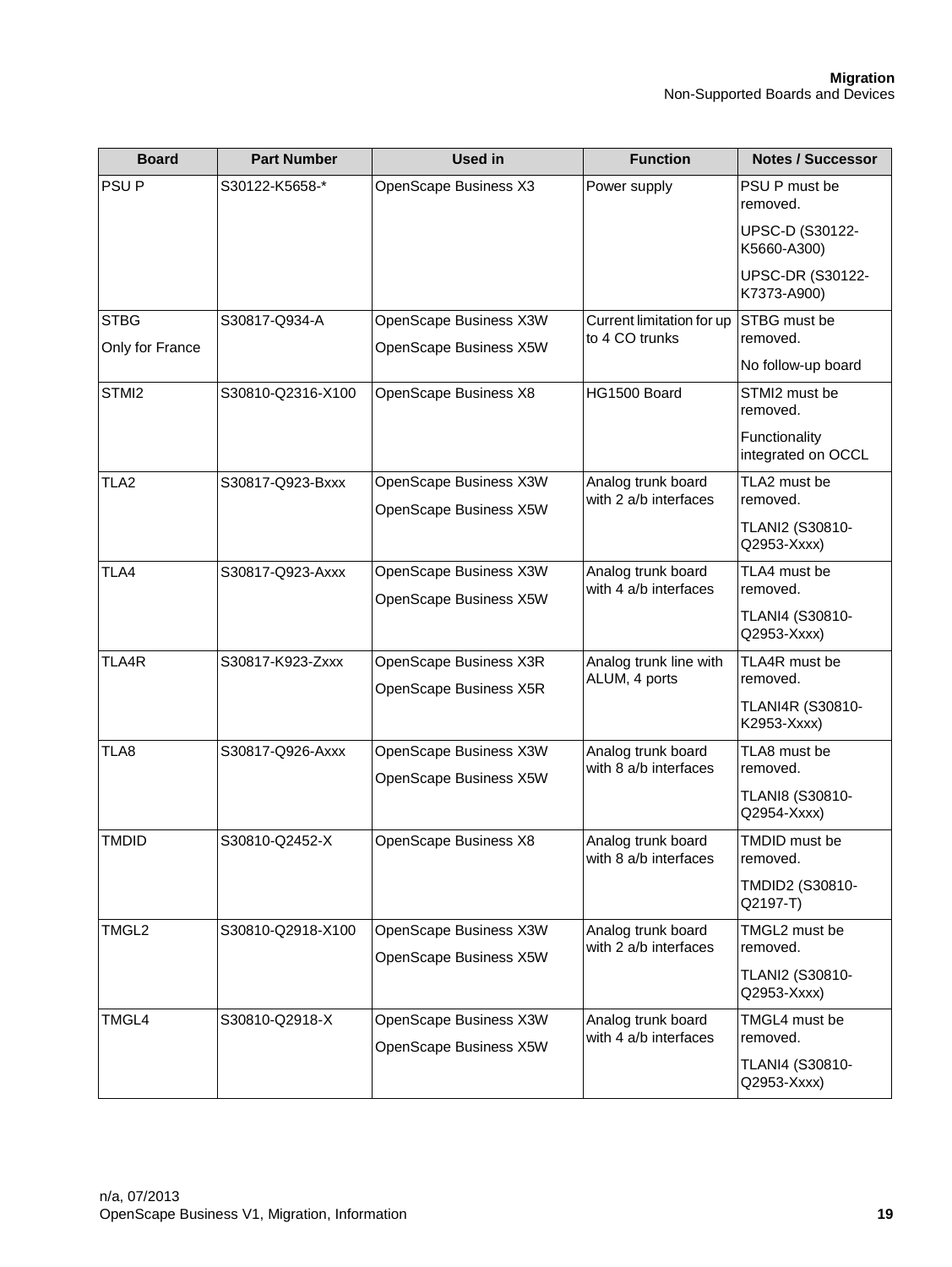#### **Migration** Non-Supported Boards and Devices

| <b>Board</b>                                 | <b>Part Number</b> | <b>Used in</b>                                   | <b>Function</b>                                                          | <b>Notes / Successor</b>                                                                           |
|----------------------------------------------|--------------------|--------------------------------------------------|--------------------------------------------------------------------------|----------------------------------------------------------------------------------------------------|
| TMGL4R                                       | S30810-Q2918-Z     | OpenScape Business X3R<br>OpenScape Business X5R | Analog trunk board<br>with 4 a/b interfaces                              | TMGL4R must be<br>removed.<br>TLANI4R (S30810-<br>K2953-Xxxx)                                      |
| TMQ4<br>For U.S. only                        | S30810-Q2917-X     | OpenScape Business X3W<br>OpenScape Business X5W | Digital trunk board with<br>4 $S_0$ interfaces                           | TMQ4 must be<br>removed.<br>No follow-up board                                                     |
| TS <sub>2</sub>                              | S30810-Q2913-X100  | OpenScape Business X5W                           | Digital trunk/tie-traffic<br>board with one S <sub>2M</sub><br>interface | TS2 must be removed.<br>TS2N (S30810-Q2913-<br>X300)                                               |
| TS2R                                         | S30810-K2913-Z100  | OpenScape Business X5R                           | Digital trunk/tie-traffic<br>board with one S <sub>2M</sub><br>interface | TS2R must be<br>removed.<br>TS2RN (S30810-<br>K2913-Z300)                                          |
| UAM                                          | S30122-K7217-T     | OpenScape Business X3W<br>OpenScape Business X5W | Provision of Music On<br>Hold (MOH)                                      | UAM must be<br>removed.<br>The functionality is<br>Software-based.                                 |
| <b>UAMR</b>                                  | S30122-K7402-T     | OpenScape Business X3R<br>OpenScape Business X5R | Provision of Music On<br>Hold (MOH)                                      | UAMR must be<br>removed.<br>The functionality is<br>Software-based.                                |
| V24/1                                        | S30807-Q6916-X100  | OpenScape Business X3W<br>OpenScape Business X5W | Provision of a V.24<br>interface                                         | V24/1 must be<br>removed.<br>No follow-up board                                                    |
| optiset and<br>optiset E<br>telephones       | ---                | OpenScape Business X3/X5/X8                      | UP0 telephone                                                            | optiset and optiset E<br>telephones can no<br>longer log into<br>OpenScape Business<br>OpenStage T |
| optiPoint WL2<br>professional HFA<br>version | ---                | OpenScape Business X3/X5/X8 WLAN phone           |                                                                          | optiPoint WL2<br>professional SIP<br>version                                                       |

#### **optiPoint WL2 professional**

The HFA variant of the optiPoint WL2 professional phone is not supported by OpenScape Business. A conversion from the HFA variant of the SIP variant is therefore required.